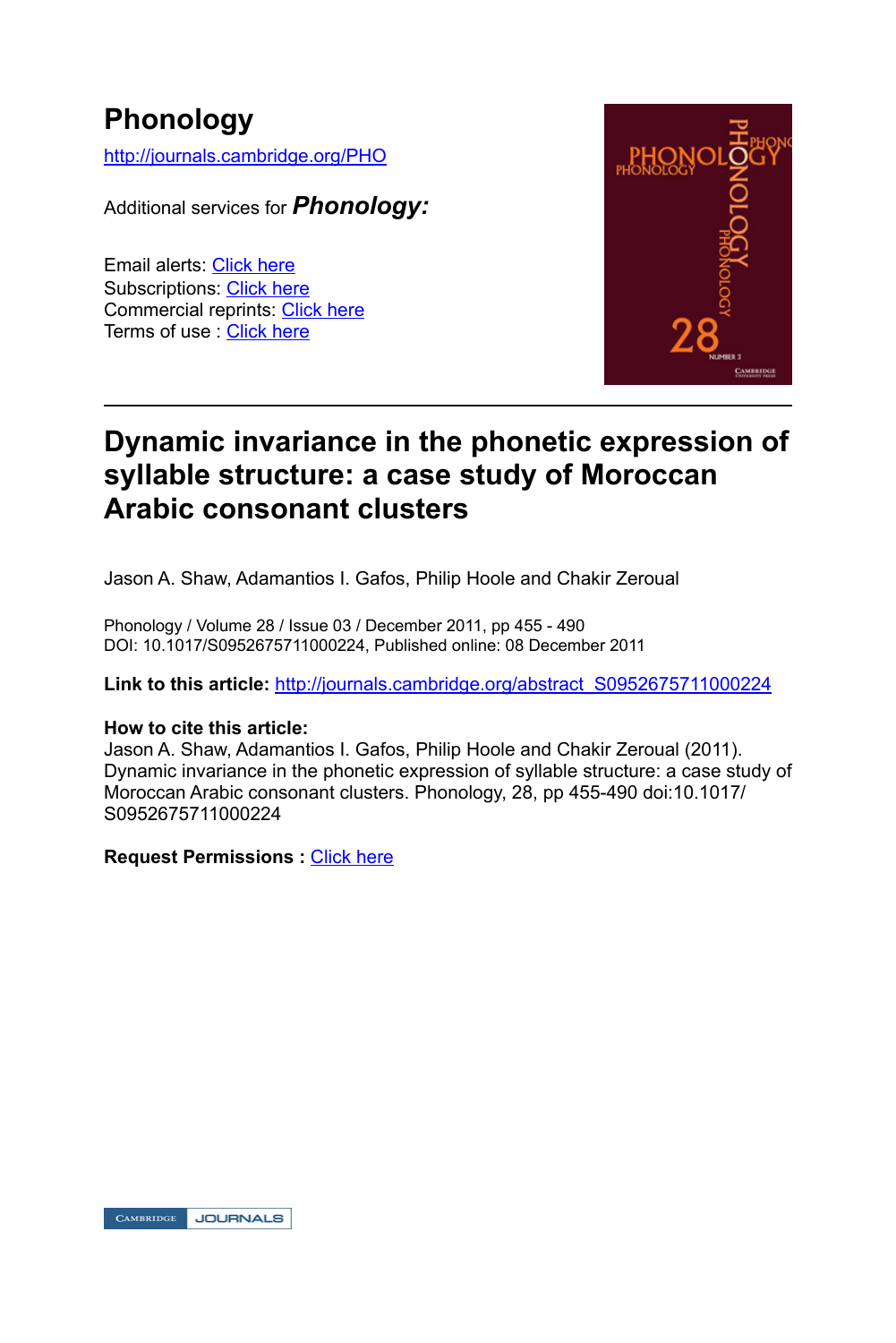*Phonology* 28 (2011) 455–490. © Cambridge University Press 2011 doi:10.1017/S0952675711000224

# *Dynamic invariance in the phonetic expression of syllable structure : a case study of Moroccan Arabic consonant clusters\**

**Jason A. Shaw** University of Western Sydney

**Adamantios I. Gafos** University of Potsdam and Haskins Laboratories

**Philip Hoole** Ludwig Maximilians University, Munich

## **Chakir Zeroual**

Faculté Polydisciplinaire de Taza, Morocco and Laboratoire de Phonétique et Phonologie (CNRS/Université Sorbonne Nouvelle, Paris)

We asked whether invariant phonetic indices for syllable structure can be identified in a language where word-initial consonant clusters, regardless of their sonority profile, are claimed to be parsed heterosyllabically. Four speakers of Moroccan Arabic were recorded, using Electromagnetic Articulography. Pursuing previous work, we employed temporal diagnostics for syllable structure, consisting of static correspondences between any given phonological organisation and its presumed phonetic indices. We show that such correspondences offer only a partial understanding of the relation between syllabic organisation and continuous

\* We would like to thank the editors, the associate editor and four anonymous reviewers for comments that greatly improved the paper. Parts of this work were presented to audiences at Haskins Laboratories, MARCS Auditory Laboratories, New York University, University of California, Santa Cruz, University of Utah, University of Kentucky, Macquarie University and, in 2008, at the Northeast Computational Phonology meeting and the Consonant Clusters and Structural Complexity workshop at Ludwig Maximilians University. We are grateful to these audiences for their feedback. Remaining errors are solely the responsibility of the authors. This research was supported by the German Research Council's grant HO3271/3-1 to Philip Hoole, and by NSF #0922437 and ERC #249440 grants to Adamantios I. Gafos.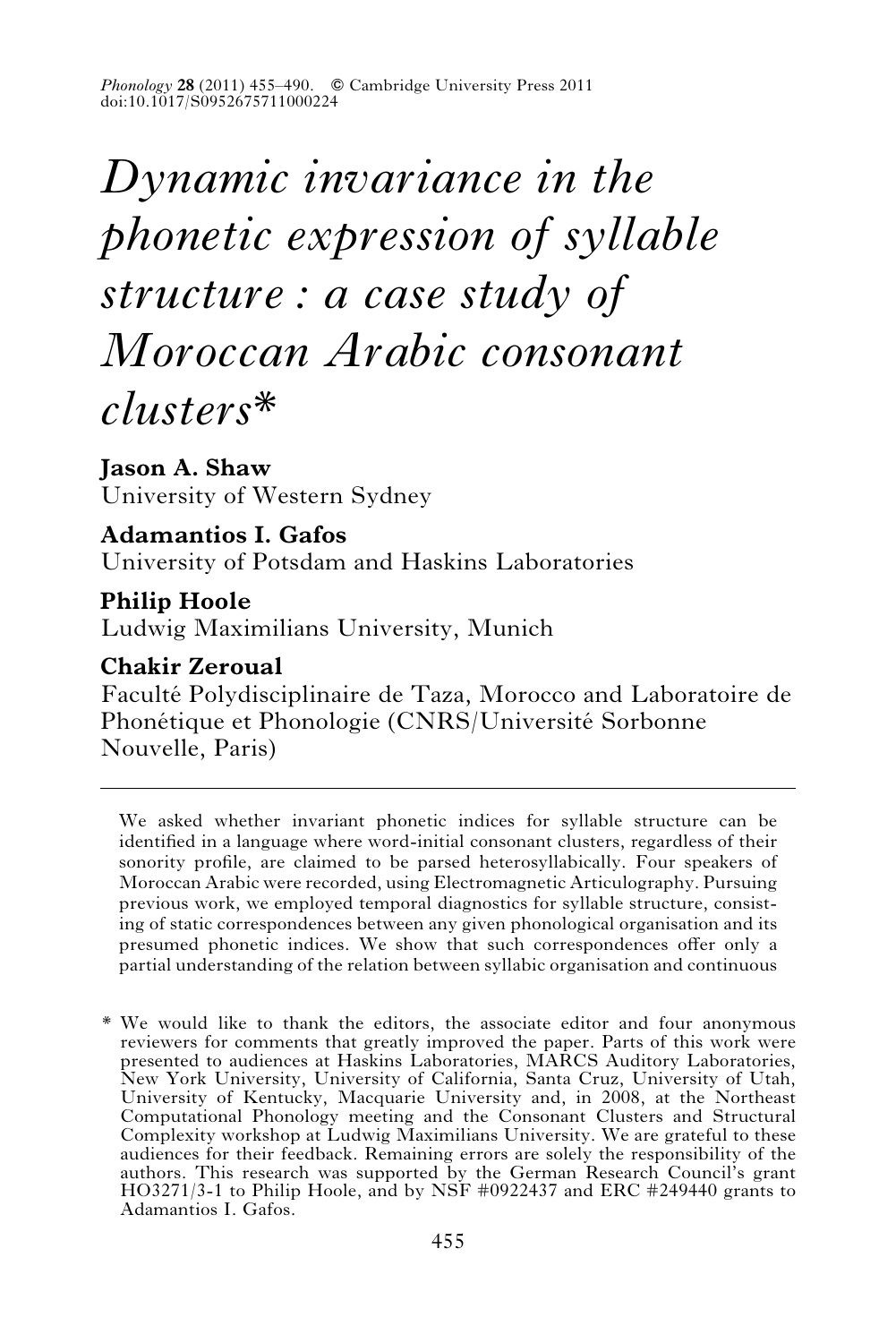indices of that organisation. We analyse the failure of the diagnostics and put forth a new approach in which different phonological organisations prescribe different ways in which phonetic indices change as phonetic parameters are scaled. The main finding is that invariance is found in these patterns of change, rather than in static correspondences between phonological constructs and fixed values for their phonetic indices. 456 *Jason A. Shaw, Adamantios I. Gafos, Philip Hoole and Chakir Zeroual*

## **1 Introduction**

Phonetic parameter values typically vary across instantiations of a given phonological form. Despite variation from numerous sources such as phonetic context, speech rate and talker identity (e.g. Allen *et al*. 2003, Repp 1982 and Smith 2002), it is often possible to identify ranges of phonetic values that may function under some conditions as heuristics for a particular phonological structure. In the case of syllables, phonetic heuristics are often temporal in nature. For instance, the acoustic duration of syllable rhymes has been correlated with syllable weight (Broselow *et al*. 1997, Gordon 2002; see also Nam 2007). Syllable position, onset *vs*. coda, has been linked to the relative timing of articulators (Krakow 1989, 1999, Sproat & Fujimura 1993, Waals 1999, Gick *et al*. 2006, Byrd *et al*. 2009) and the acoustic duration of segments (Boucher 1988, Waals 1999). A related line of research has demonstrated correspondences between the syllabic parse of consonant clusters and characteristic patterns of temporal organisation (e.g. Browman & Goldstein 1988, Byrd 1995, Goldstein *et al*. 2007, Hermes *et al*., in press). On the perceptual side, temporal patterns have been shown to influence judgements on syllabification when stress and phonotactics allow an ambiguous parse (Tuller & Kelso 1991, de Jong *et al*. 2004, Redford & Randall 2005). Taken together, these studies provide evidence for a systematic relation between syllabic organisation and the timing of consonants and vowels in speech.

In addition to syllable structure, however, a number of other factors also influence the timing of consonants and vowels (Nittrouer *et al*. 1988, Byrd 1996, Wright 1996, Bombien *et al*. 2010, Byrd & Choi 2010, Gafos *et al*. 2010). For example, Nittrouer *et al*. (1988) show that patterns of articulatory timing between singleton labial consonants and following vowels vary systematically and discretely as a function of rate, stress, consonant identity ( $[m]$  or  $[p]$ ) and syllable position. In consonant clusters, timing can be affected by the identity of the consonants in a cluster (Byrd 1996, Chitoran *et al*. 2002, Redford 2008), by word position (Wright 1996, Gafos *et al*. 2010) or by prosodic phrase position (Bombien *et al*. 2010), and, moreover, each of these factors can interact with syllable structure in shaping temporal patterns (Byrd  $\&$  Choi 2010). These studies demonstrate cases in which patterns of temporal organisation characteristic of syllabic structure are perturbed by linguistic and non-linguistic factors, leading, in some cases, to ambiguous phonetic diagnostics.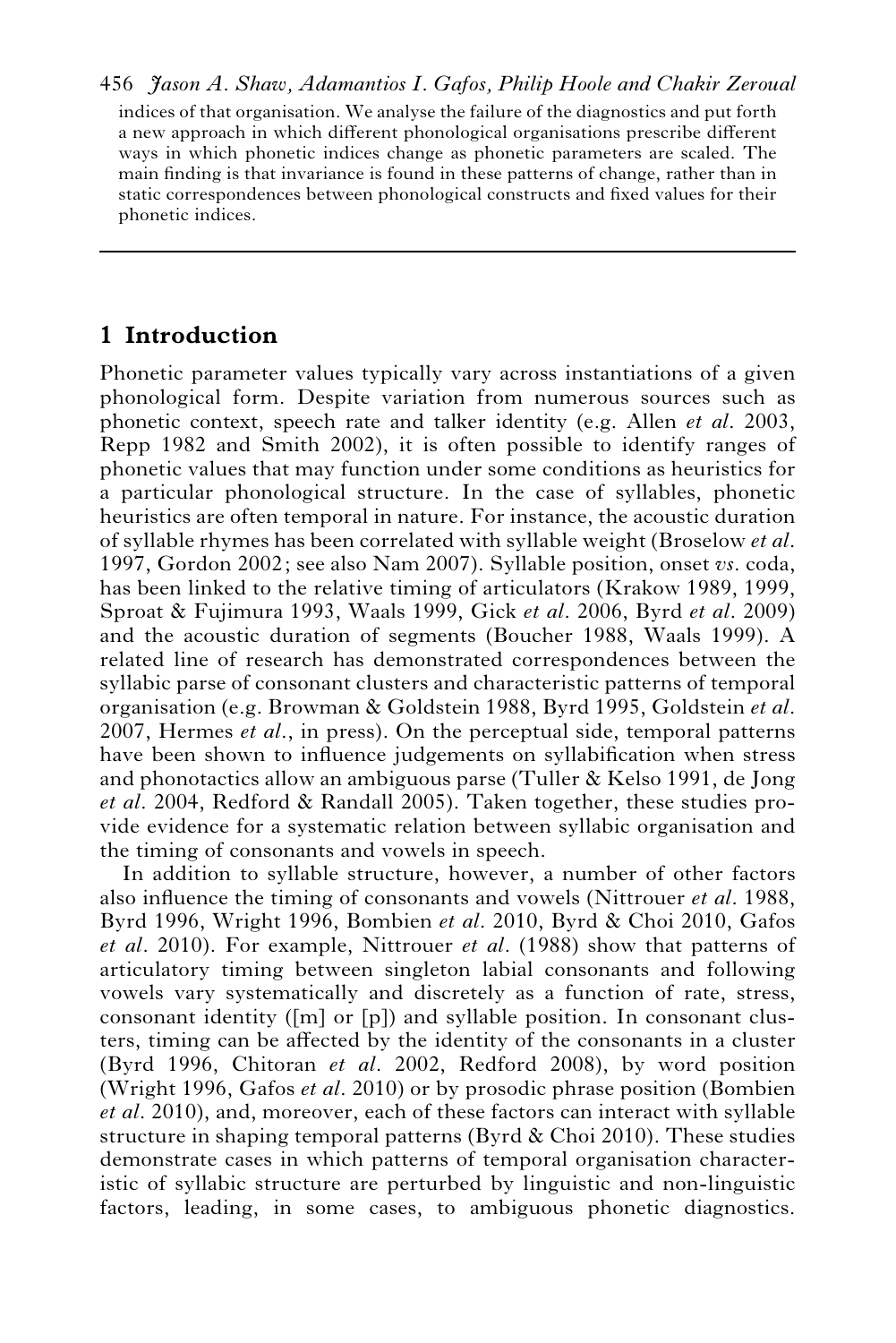Such cases expose the main problem associated with the heuristic use of phonetic measurements. When the phonological structure of interest does not surface with the expected phonetics, the heuristics remain silent and offer the analyst no further course of action. Moving beyond the heuristic use of phonetic measurements requires a deeper understanding of the way abstract phonological organisation shapes the continuous and variable phonetics.

Our study has two main aims. The first aim is to present new articulatory data bearing on the phonetic expression of syllable structure. By evaluating temporal patterns across highly distinct segmental instantiations of a common syllabic organisation, we offer a conservative test of the relation between syllables and speech timing. Based on the analysis of this data, our second aim is to put forward a new perspective on how phonological organisation is instantiated in the continuous phonetics. In pursuit of this aim, we use the prosodic variability naturally contributed by our speakers to study how phonetic indices for syllable structure change as various parameters are scaled.

The new data come from Electromagnetic Articulography (EMA) recordings of Moroccan Arabic. In the study of the relation between syllable structure and timing, Moroccan Arabic is of particular interest for two reasons. Much of the available articulatory data appropriate for evaluating how consonant clusters are organised syllabically comes from languages claimed to parse sequences of word-initial consonants into syllables with complex onsets (Browman & Goldstein 1988, Honorof & Browman 1995, Kühnert et al. 2006, Goldstein et al. 2007, Marin & Pouplier 2010). One notable exception is Hermes *et al*. (in press), who investigate consonant clusters in Italian, including clusters parsed into both complex onsets (stop–liquid clusters) and simplex onsets  $(|s|$ –stop clusters) (see Davis 1990 for morphophonological evidence for these parses). Hermes *et al*. found temporal patterns consistent with these syllabic parses providing further support for a systematic relation between syllables and temporal organisation. Languages claimed to parse *all* strings of two or three initial consonants, e.g. #CCVX or #CCCVX, into syllables with simplex onsets, e.g.  $\#C.CVX$  or  $\#CC.CVX$ , are underrepresented in the literature.<sup>1</sup> Two preliminary studies, Goldstein *et al*. (2007) on Berber and Shaw *et al*. (2009) on Moroccan Arabic, are limited, in that they report data from just one speaker of each language. More recently, Hermes *et al*. (2011) have reported new data from three speakers of Berber. In this study, we contribute articulatory data from four speakers of Moroccan Arabic.

The second reason for focusing on Moroccan Arabic is related to the variety of its consonant clusters. Like many languages, Moroccan Arabic allows word-initial consonant clusters, including #CCVX and #CCCVX sequences. Unlike many of the other languages for which such clusters are

<sup>&</sup>lt;sup>1</sup> Here and throughout, we use '#' to represent the location of a word boundary and '.' to represent the location of a syllable boundary. 'X' represents any string of consonants and vowels.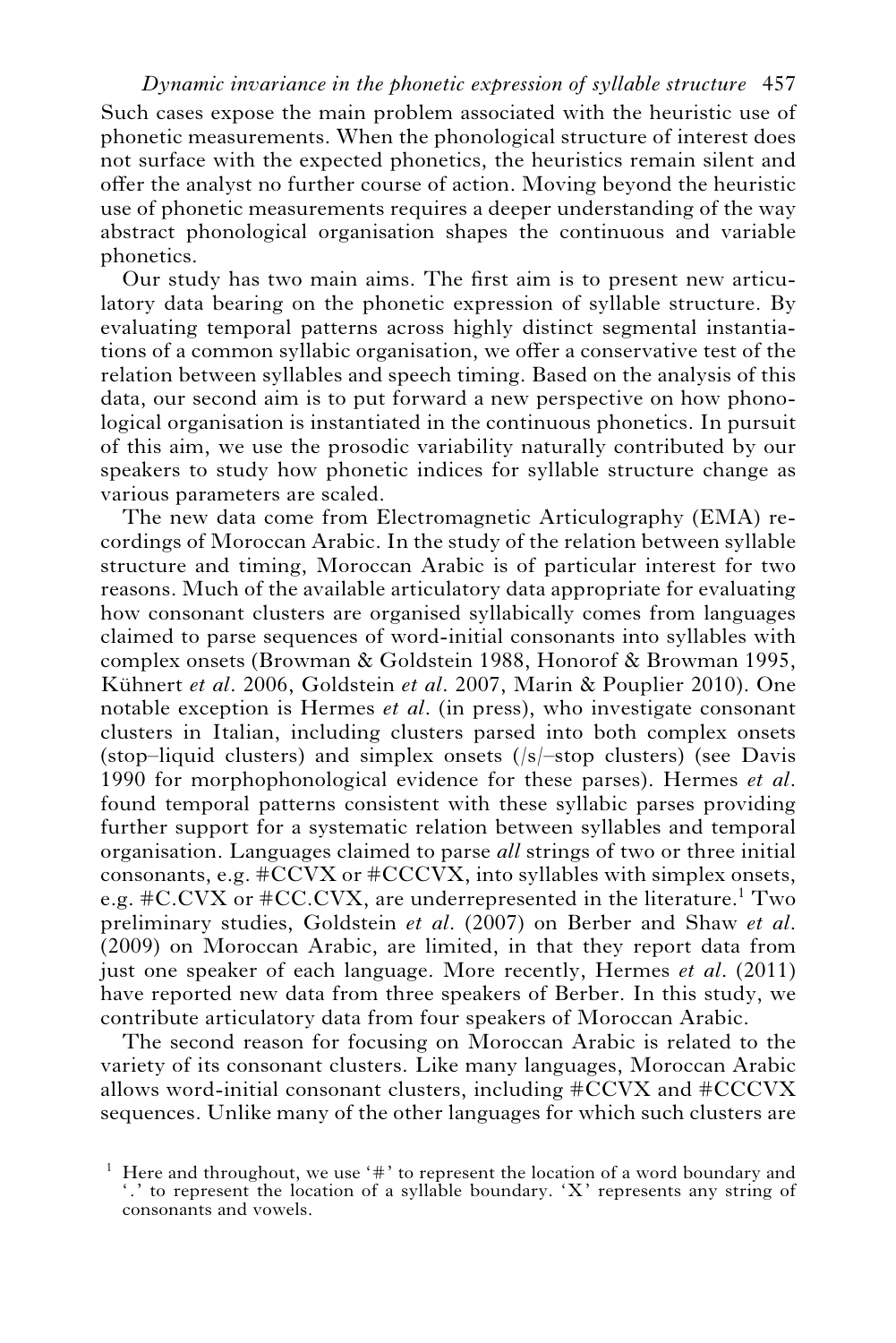permissible, Moroccan Arabic allows instantiations of these clusters with both rising and falling sonority contours (e.g.  $/glih/$  'to grill',  $/dfa/$ ' oleander' *vs*. /msku/ 'to hold', /rbah/ 'to win'). In conjunction with this property, Moroccan Arabic, like other Arabic dialects, is claimed to disallow syllables with complex onsets (Broselow 1992, Kiparsky 2003). Specifically, all word-initial consonant clusters, regardless of the identity of the consonants or the sonority profile of the cluster, have been claimed to be parsed heterosyllabically, i.e. biconsonantal clusters are parsed as  $\text{#C,CVX}$  and triconsonantal clusters are parsed as  $\text{#CC,CVX}$  (Dell & Elmedlaoui 2002: ch. 8). We are interested in assessing whether this invariance on the phonological side – all clusters, independent of their sonority profile, conform to syllables with simplex onsets – finds a corresponding invariance in terms of temporal organisation in our phonetic recordings. 458 *Jason A. Shaw, Adamantios I. Gafos, Philip Hoole and Chakir Zeroual*

Building on previous work, we begin with the assumption of a fixed correspondence between a qualitative syllabic organisation and an instantiation of that organisation in terms of phonetic parameters. This assumption implies a static invariance view of the relation between phonetics and phonology. According to this view, the phonetic reflexes of different phonological organisations are fixed, as expressed in statements of the kind 'simplex onsets surface with timing pattern A', 'complex onsets surface with timing pattern B', and so on. In exploring the natural variability of the data, we identify ranges of phonetic parameter values under which this assumption leads to misleading or at least ambiguous results. Across our data, we find that speakers vary considerably in the degree to which the durations of consonants and vowels are affected by increasing the length of a word. Instead of seeking invariance in individual phonetic parameters, we harness this variability by identifying *relations* between phonetic parameters that remain invariant and clearly predictive of syllable structure, even as the phonetic parameters themselves vary. The presence of these relations leads us to a new perspective on how phonological organisation is instantiated in continuous phonetics, which we refer to as the DYNAMIC INVARIANCE view. In this view, any given phonological organisation makes specific predictions about *the pattern of change* in the phonetic indices as parameters are scaled. Invariance is to be found in the distinct relations or patterns of change prescribed by the different phonological organisations, rather than in static statements such as 'simplex onsets surface with timing pattern A' or 'complex onsets surface with timing pattern B'.

## **2 Experimental methods**

## **2.1 Speakers and materials**

Four speakers (three male, one female) of the Oujda dialect of Moroccan Arabic participated in the study. Stimuli consisted of nine target words, organised into three triads, given in (1). The triads were constructed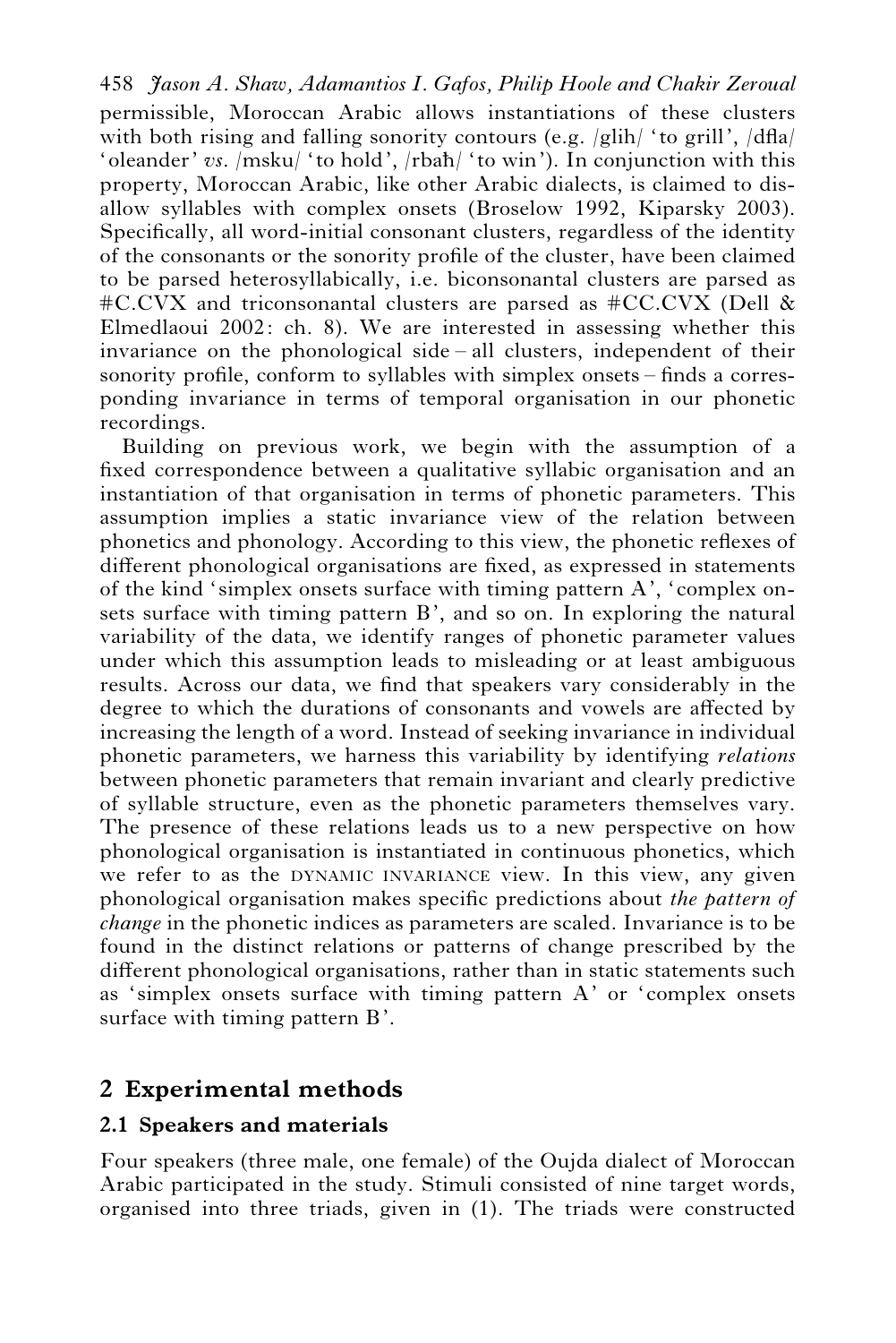*Dynamic invariance in the phonetic expression of syllable structure* 459

such that words differed only in the number of initial consonants, e.g. #CVX, #CCVX, #CCCVX. All two- and three-consonant clusters in the stimulus set have been claimed to be parsed heterosyllabically, e.g. #C.CVX, #CC.CVX (Boudlal 2001, Dell & Elmedlaoui 2002, Kiparsky 2003). The target stimuli were randomised within a larger set of words included for analysis in other experiments. Participants produced each target at least ten times, in the carrier phrase  $|zibi|$  hnaja/ 'bring here'. Participants comfortable with producing more than ten repetitions were encouraged to continue cycling through the word list. In total, participants produced the target words between 10 and 18 times each, yielding a total of 552 tokens.

(1) *List of stimuli*

| $\langle \text{lan} \rangle$ | 'to become soft'     |
|------------------------------|----------------------|
| $/$ flan $/$                 | 'someone'            |
| /kfan/                       | (nonce)              |
| /bulha/                      | 'her urine'          |
| /sbulha/                     | 'her ear (of grain)' |
| /ksbulha/                    | 'to win for her'     |
| /kulha/                      | 'eat for her'        |
| /skulha/                     | (nonce)              |
| /mskulha/                    | 'to hold for her'    |
|                              |                      |

#### **2.2 Procedure**

Articulatory data were recorded using the Carstens AG500 threedimensional Electromagnetic Articulometry system (EMA) at the *Institut fu¨r Phonetik und Sprachverarbeitung*, Munich (Zierdt *et al*. 1999, Hoole, Zierdt & Geng 2003, Hoole & Zierdt 2010). EMA is a flesh-point tracking system that uses receivers adhered to speech articulators to record movements in a magnetic field (Perkell *et al*. 1992). In the Carstens AG500 system, six transmitter coils affixed to a plastic cube apparatus produce alternating magnetic fields at different frequencies. The transmitters induce an electrical signal in the receivers placed inside the cube. The voltage of this signal is used to recover the distance and orientation of the receivers with respect to the transmitter coils. The system samples movement data at a rate of 200 Hz. Voltage-to-distance conversions used a filter cut-off of 40 Hz for the tongue-tip receiver and 20 Hz for all other receivers. Head movement was removed from the signals computationally. The origin of the coordinate system was located at the lower front edge of the upper incisors. Audio data was collected concurrently with a directional microphone at a sampling rate of 24 kHz.

The EMA receivers (about 2 mm diameter) were placed on the tongue tip (at 1 cm behind apex), tongue mid (approximately halfway between the tip and tongue body sensor), tongue body (approximately 5 cm behind the tip sensor), lower lip, upper lip and jaw. Additional sensors used as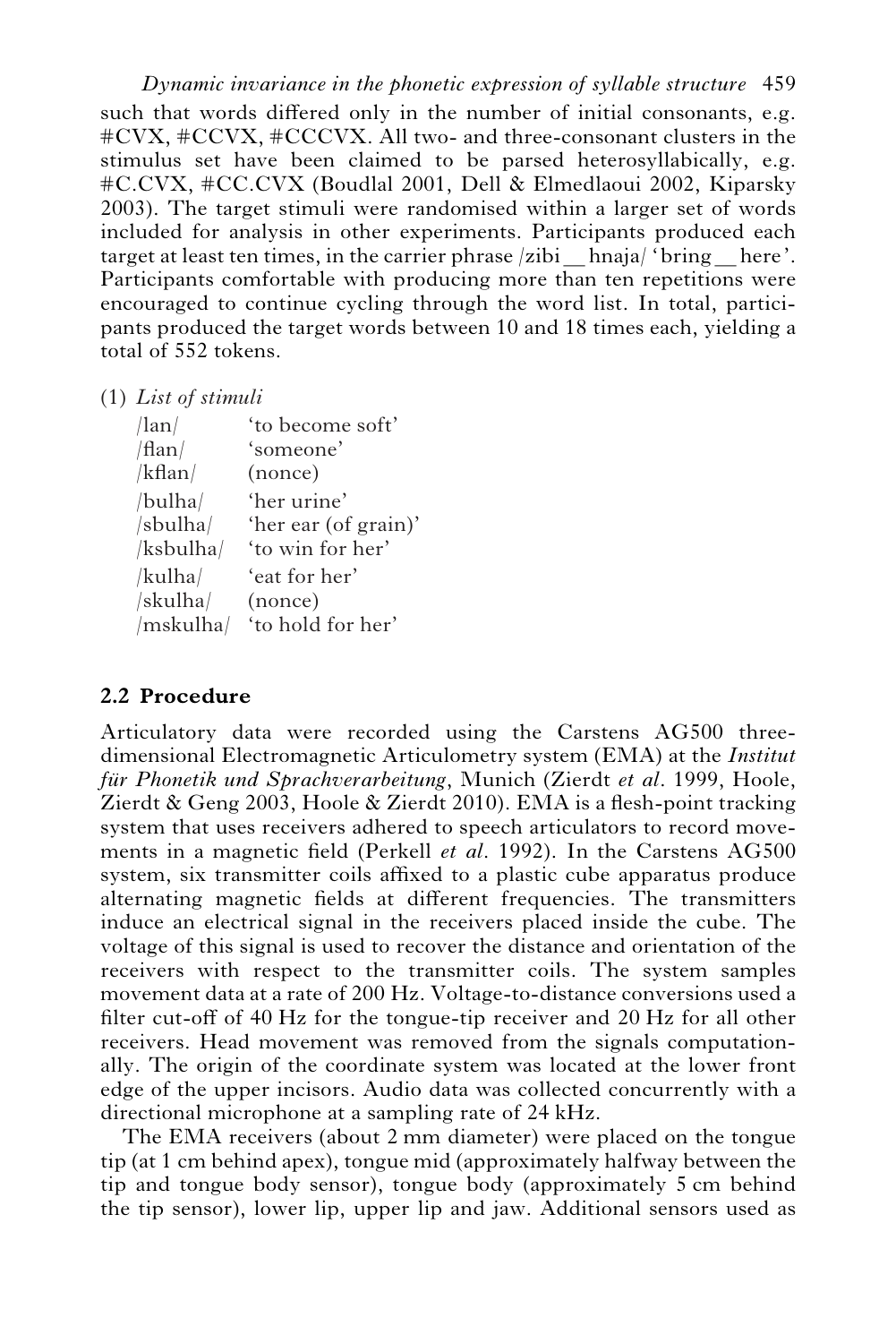reference points were placed on the upper incisors, bridge of the nose and the left and right sides of the head, behind the ears. Participants sat inside the plastic cube with receivers attached, while target words were displayed in standard Arabic script on a computer screen placed outside of the cube. Speakers produced the words displayed on the screen within the carrier phrase at a comfortable speech rate. 460 *Jason A. Shaw, Adamantios I. Gafos, Philip Hoole and Chakir Zeroual*

## **2.3 Measurements**

The articulatory data produced by the EMA recordings was analysed using MVIEW, a MATLAB-based program developed at Haskins Laboratories by Mark Tiede and adapted to our data by us. The program displays the acoustic and positional signals together with the corresponding instantaneous velocity signals, which were calculated by differentiating the positional signals. Three-dimensional EMA provides information about vertical, anterior–posterior and lateral movement. Our analysis focuses on the vertical and horizontal (i.e. anterior–posterior) movement within the midsagittal plane. The EMA receiver used to delineate movements associated with a consonant was the one corresponding to that consonant's primary oral articulator: tongue tip for [l n], tongue body for [k] and lower lip for [b m f]. The receiver used for [s] was either the tongue tip or the tongue mid, depending on the speaker.

Articulatory landmarks associated with the hold phase, or plateau, of consonantal constrictions were parsed from the kinematic data by referencing the tangential velocity signal. The achievement of target, henceforth 'target', and release from constriction, henceforth 'release', landmarks define the start and end of the consonantal plateau respectively. These landmarks were obtained by identifying the timestamp at which the magnitude of instantaneous velocity falls below, in the case of the target landmark, or rise above, in the case of the release landmark, a 20% threshold of local tangential velocity peaks. Figure 1 shows the parse of target and release landmarks for the [l] in a production of /lan/ by speaker A. The middle panel shows horizontal and vertical movement of the tongue-tip receiver. The bottom panel shows the corresponding tangential velocity signal. The velocity peaks associated with movement to and away from the target constriction are labelled 'peak'. The target and release, as defined above, are labelled on both the tangential velocity signal and the corresponding positional signal.

The tangential velocity signal provided a clean parse of articulatory landmarks for all segments, with the exception of [k] in the /kulha~ skulha~mskulha/ triad. For  $[k]$  in this context, a single peak in the tangential velocity signal corresponded to both movement associated with the backing of the tongue body for [u], in the horizontal dimension, and movement associated with achievement of the [k] target, primarily in the vertical dimension. For this reason, only the component velocity from movement in the vertical dimension was referenced to identify landmarks for  $[k]$ .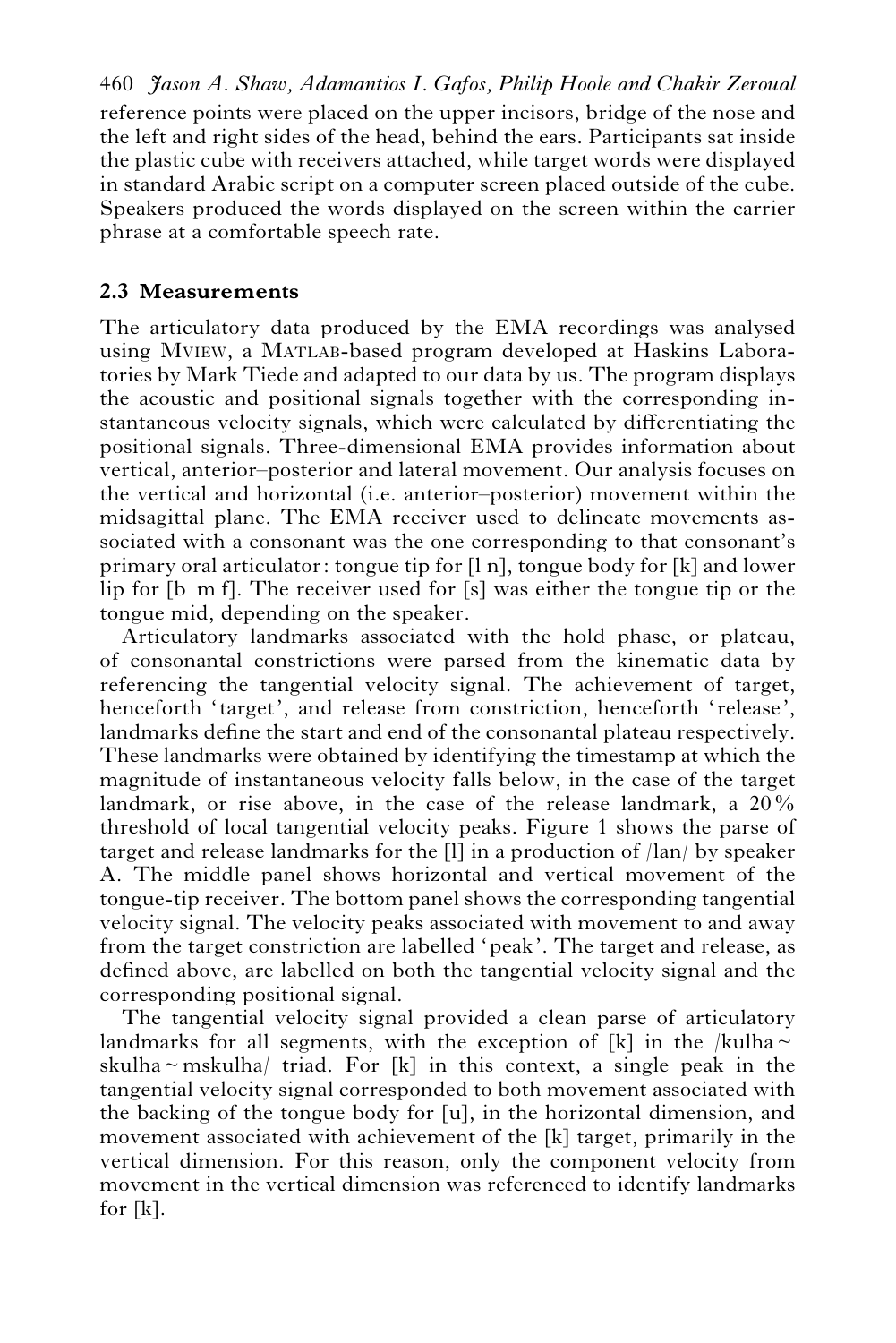

*Figure 1*

The middle panel shows the location of the tongue-tip receiver in vertical (solid line) and horizontal (dashed line) coordinates during the [l] portion of /lan/. The scale for the vertical coordinate is shown on the left side of the panel. Increases on this scale correspond to increases in tongue-tip height. The scale for the horizontal coordinate is shown on the right side of the panel. Increases on this scale correspond to tongue-tip retraction (note different scaling of vertical and horizontal movement). The bottom panel shows the corresponding tangential velocity signal. The location of the articulatory landmarks, 'target' and 'release', as parsed from the signal, are shown on both the position and velocity signals. The top panel shows a spectrogram of the corresponding acoustic signal.

## **3 Stability-based heuristics of syllable structure**

We begin our analysis from the perspective of static invariance. We adopt statements of a fixed correspondence between syllable structure and temporal stability  $(\xi 3.1)$ , and apply those statements as phonetic heuristics to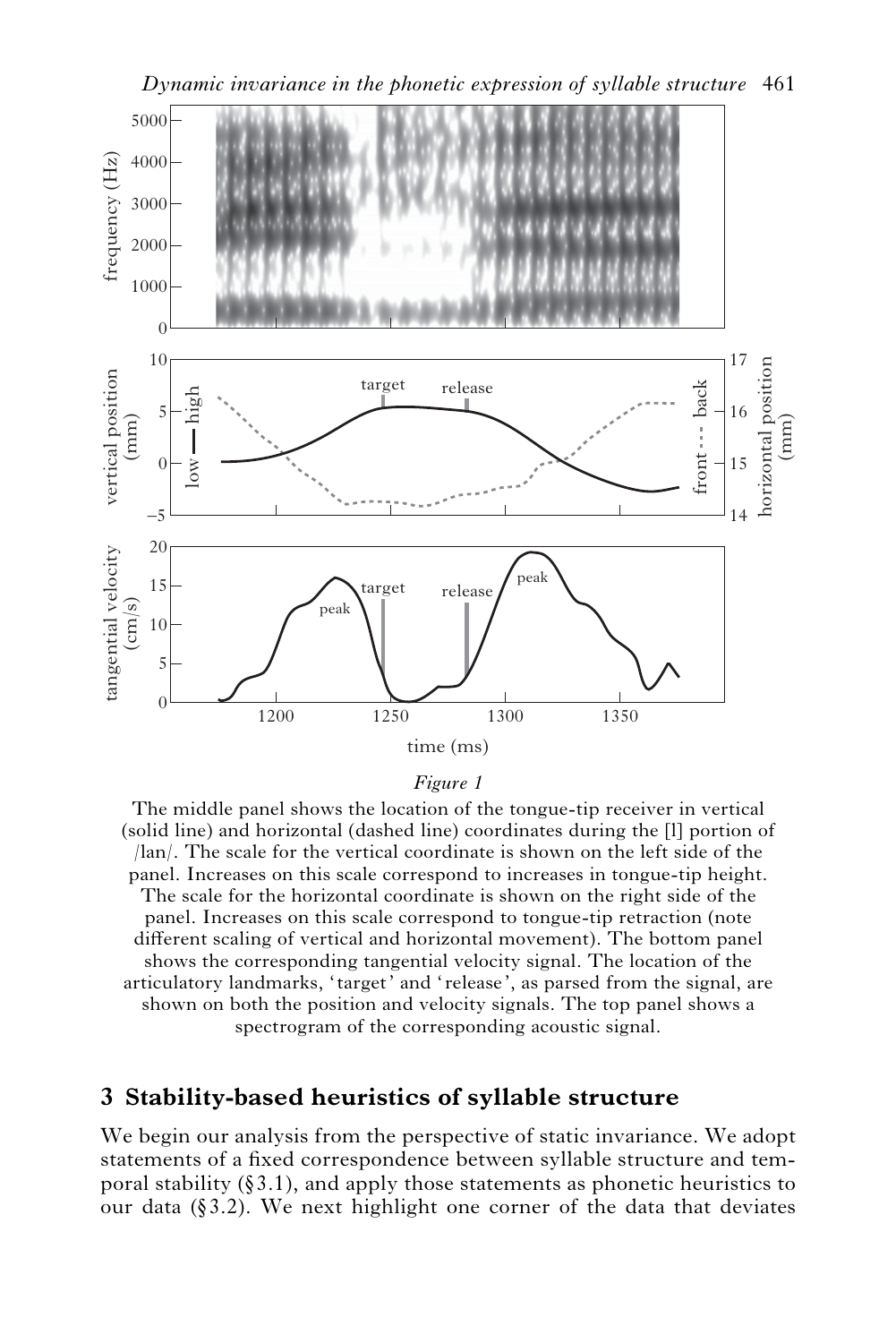from the expected phonetic pattern  $(\S 3.3)$ , and call into question the validity of the static invariance approach  $(\S 3.4)$ . 462 *Jason A. Shaw, Adamantios I. Gafos, Philip Hoole and Chakir Zeroual*

## **3.1 Static invariance in the phonetic expression of syllable structure**

The landmarks described in the previous section were used to define intervals whose durations inform us about the temporal organisation in our data. Three interval durations were measured for each token. These intervals correspond to those used to summarise timing patterns in related work (Browman & Goldstein 1988, Byrd 1995, Honorof & Browman 1995, Shaw *et al*. 2009). The three intervals extend respectively from the left edge, centre and right edge of the initial consonant (in #CVX words) or consonant cluster (in #CCVX and #CCCVX words) to a common anchor point. The left edge of the consonant cluster was identified by the target landmark of the initial consonant in the word, e.g. the target of [b] in /bulha/, the target of [s] in /sbulha/, and so on. The right edge of the cluster was identified by the release landmark of the immediately prevocalic consonant, e.g. the release of [b] in /bulha/, /sbulha/, etc. The c-centre landmark was determined by the midpoint of the initial consonant plateau in #CVX words and by the mean of the midpoints of each consonant's plateau in the #CCVX and #CCCVX words, e.g. the centre of [ksb] in /ksbulha/ is the mean of the midpoints of the [k] plateau, the [s] plateau and the [b] plateau. The anchor point was defined by the timestamp of minimum velocity of the tongue-tip sensor in the postvocalic consonant, which was either [l] or [n] for all words in the corpus.

In this section, the above intervals are used to evaluate the two competing hypotheses about temporal organisation schematised in Fig. 2. The schemas in Fig. 2 illustrate distinct temporal organisations which have been considered in past work to be representative or typical manifestations of simplex (Fig. 2a) and complex (Fig. 2b) onsets. Moroccan Arabic, a language claimed to disallow sequences of consonants at the start of a syllable, is hypothesised to exhibit simplex onset organisation, shown on the left. For comparison, the temporal schema thought to be representative of complex onset organisation (as in English) is shown on the right. In Fig. 2, the temporal life of each individual gesture,  $[k]$ ,  $[f]$ ,  $[1]$ , is represented by three dashed lines corresponding to movement toward constriction, constriction duration and movement away from constriction. For each syllabic organisation, three words differing in the number of initial consonants, [l], [fl] or [kfl], are shown. In addition, the figure shows three intervals for each word. The intervals are left-delimited by the left edge, right edge and centre of the single consonant or consonant cluster, as defined above, and right-delimited by a common anchor, such as the [n] following the [a] in /lan/, /flan/ and /kflan/.

The schema in Fig. 2a corresponds to a pattern whereby the RIGHT EDGE TO ANCHOR interval is more stable than the CENTRE TO ANCHOR and LEFT EDGE TO ANCHOR intervals. The relative stability of the right edge to anchor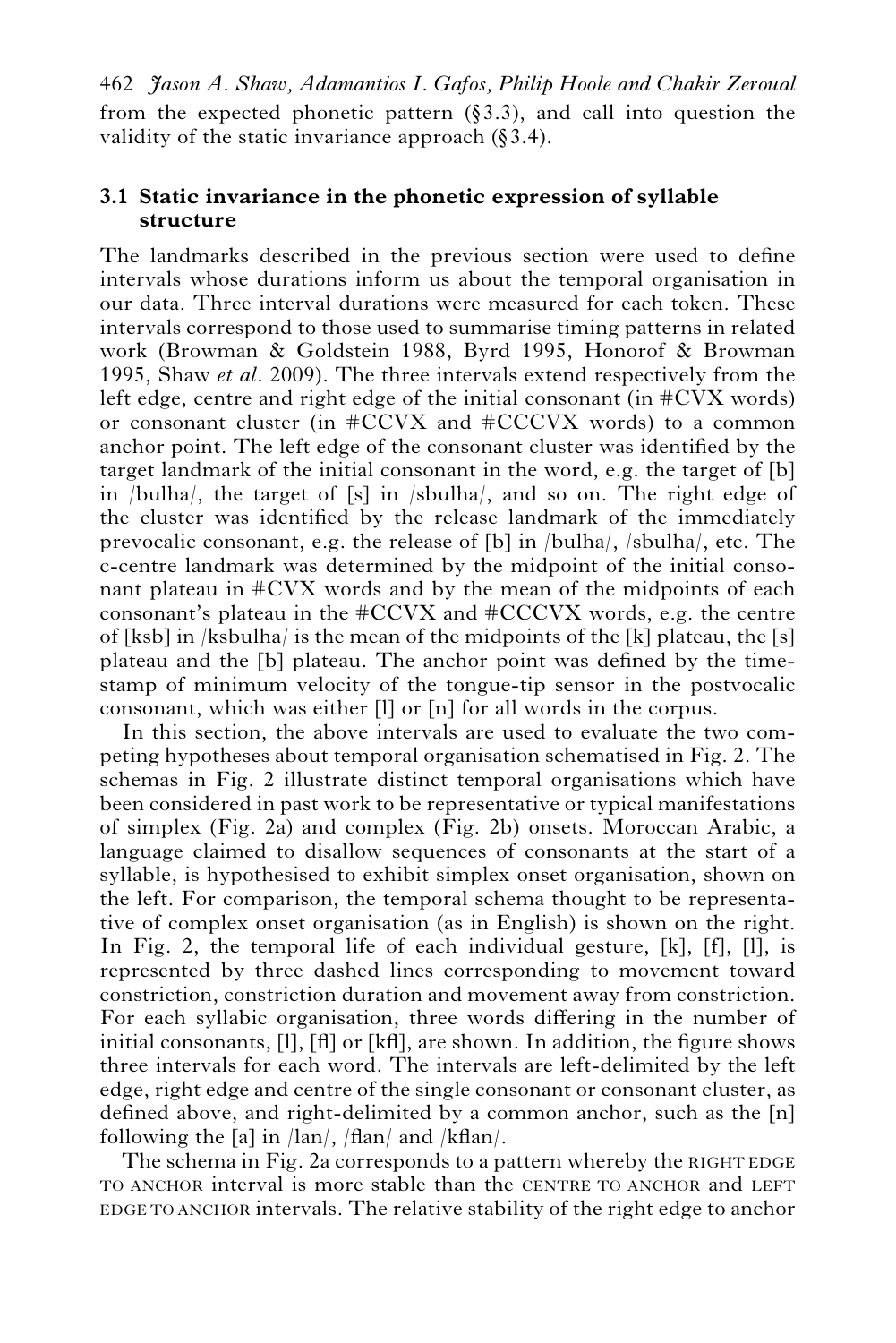*Dynamic invariance in the phonetic expression of syllable structure* 463

(a) simplex onset organisation  $\qquad$  (b) complex onset organisation



#### *Figure 2*

Schematic of the static invariance perspective on the phonetic expression of syllable structure: (a) illustrates the temporal organisation associated with simplex syllable onsets; (b) illustrates the temporal organisation associated with complex syllable onsets.

interval in Fig. 2a is indicated by the constant length of the horizontal line drawn between the right edge and the anchor. In reality, across word types and multiple repetitions of each word, the right edge to anchor interval is not constant. However, according to the schemas of Fig. 2, the magnitude of durational changes in the right edge to anchor interval is expected to be smaller than the magnitude of changes in the other intervals. These differences in magnitude translate into greater stability for the right edge to anchor interval, relative to the other two intervals.

In Fig. 2b a different pattern is found, whereby the centre to anchor interval is more stable across words than the left edge to anchor and right edge to anchor intervals. This pattern has been found repeatedly in languages claimed have complex syllable onsets (Browman  $\&$  Goldstein 1988, Honorof & Browman 1995, Goldstein *et al*. 2009, Marin & Pouplier 2010), but also, under some circumstances, in languages claimed to have simplex syllable onsets (Shaw *et al*. 2009). As shown in Fig. 2b, it is the horizontal line between the centre and the anchor that remains constant across the two words. Again, Fig. 2 is a schematic. In experimental data, the expectation about the centre to anchor interval would not be that it remains constant, but rather that it is the most stable interval relative to the other two, when stability is assessed across word types and multiple repetitions of each word.

In the small number of languages for which relevant articulatory data are available, the patterning depicted in Fig. 2 concurs with independent arguments from phonological theory. For example, American English is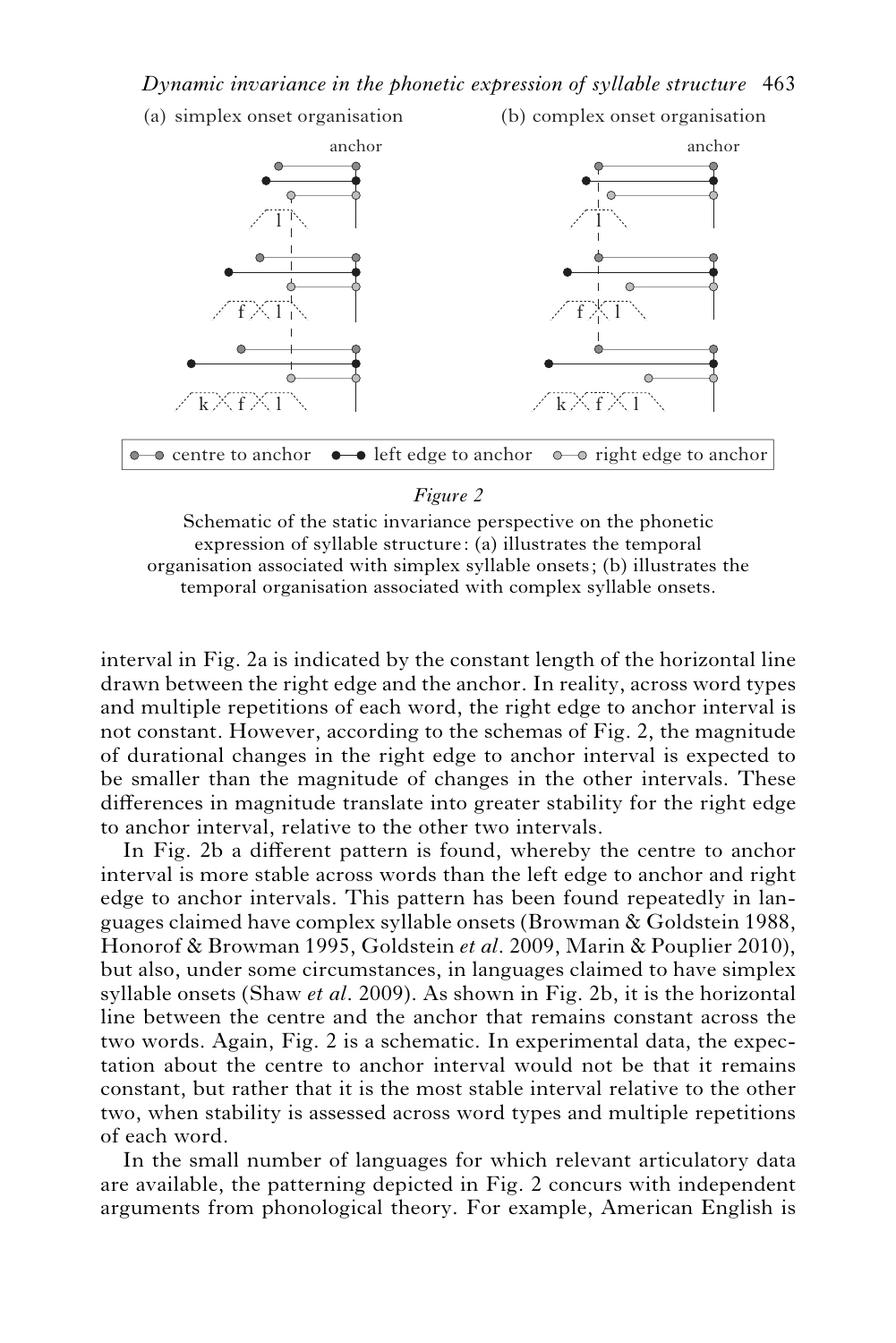argued to allow complex onsets (Kahn 1976), and has been shown to pattern as in Fig. 2b. Moroccan Arabic is argued to disallow complex consonant clusters as syllable onsets (Boudlal 2001, Dell & Elmedlaoui 2002: ch. 8, Kiparsky 2003). The same claim has been made for other Arabic dialects (Broselow 1992, Kiparsky 2003). Accordingly, the Moroccan Arabic string /kra/ 'rent' would not be just a single syllable. Rather, [k] would be in a different syllable from [ra]. Intuitively, we can describe the correspondence between these theoretical ideas and the data patterns of Fig. 2 as follows. Since, theoretically, it is only the immediately prevocalic consonant that is in the same syllable as the vowel in Arabic, their timing relation should remain unperturbed when another consonant is added to the beginning of the word. Thus, no change in the interval between the prevocalic consonant and the vowel is expected (Fig. 2a). In English, in contrast, since the added consonant is incorporated into the same syllable as the rest of the segments, the timing relation between these segments must change to accommodate the extra member of the syllable. Thus, we expect the interval between the prevocalic consonant and the vowel to change when another consonant is added (Fig. 2b). 464 *Jason A. Shaw, Adamantios I. Gafos, Philip Hoole and Chakir Zeroual*

To sum up, Fig. 2 represents a statement to the effect that different phonological organisations correspond to different phonetic indices. In more specific terms, there is a correspondence between timing patterns in articulatory data and syllable structure. Syllables with simplex onsets correspond to a pattern of temporal stability where the right edge to anchor interval is the most stable, i.e. more stable than the left edge to anchor and centre to anchor intervals. Syllables with complex onsets correspond to a pattern of temporal stability where the centre to anchor interval is the most stable, i.e. more stable than the right edge to anchor and left edge to anchor intervals. We refer to these statements as the STABILITY-BASED HEURISTICS OF SYLLABLE STRUCTURE. Statements of this form promote the view that the relation between phonological organisation and phonetic indices is spelled out in the form of fixed correspondences between particular syllable organisations and specific phonetic indices for these organisations. The validity of such stability-based heuristics, as methods of inferring phonological organisation from phonetic data, is a major theme we take up after presenting the results of our data analysis.

## **3.2 Stability patterns in the data**

Figure 3 (pp. 466–467) provides box plots for each speaker showing the duration of intervals  $(y-axis)$  as a function of consonant cluster size (*x*-axis). It can be seen from comparison of the speakers that there is substantial variation in average interval duration. As an example of this variation, consider the median left edge to anchor interval in words beginning with a singleton consonant. Figure 3 shows that this interval ranges from 150 ms for speaker B to 290 ms for speaker D. Despite such disparities in absolute durations across speakers, the main pattern of interval change, as consonant cluster size increases, is the same within each speaker. The left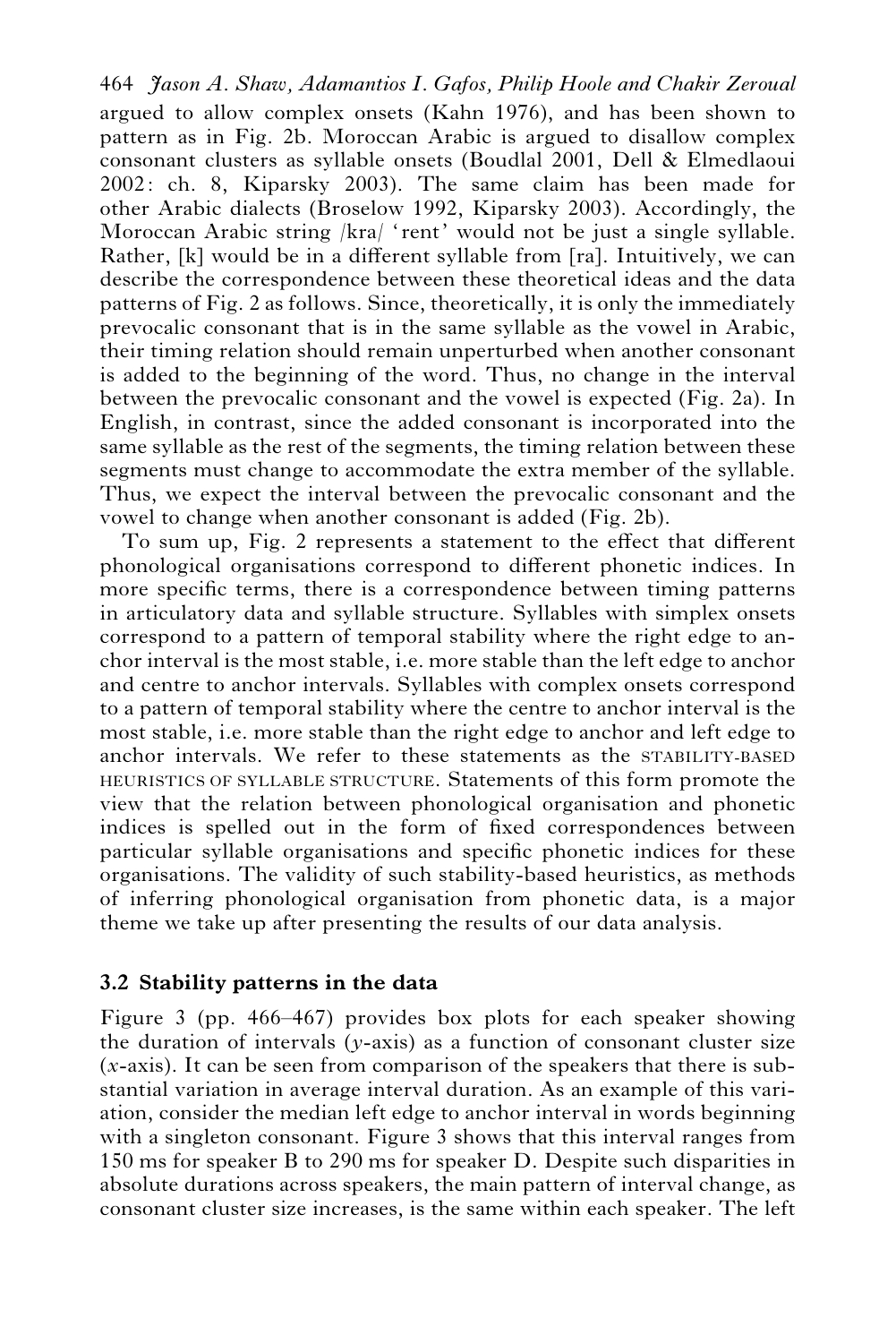*Dynamic invariance in the phonetic expression of syllable structure* 465

edge to anchor interval and the centre to anchor interval both increase with the addition of each consonant  $(\#CCVX > \#CCVX > \#CVX)$ . In contrast, the right edge to anchor interval remains relatively stable.<sup>2</sup> This is the pattern expected for simplex onset organisation, according to the stability-based heuristics of Fig. 2a. After quantifying the statistical reliability of this pattern, we then look more closely at individual words and identify items that deviate from the main trend shown in Fig. 3.

Table I (pp. 468–469) provides measurements of interval duration for each combination of speaker and triad across C-, CC- and CCC-initial words. The table shows the mean and standard deviation of the left edge to anchor, centre to anchor and right edge to anchor intervals, as well as the relative standard deviation of these intervals calculated across words of a triad (right column). The relative standard deviation, also known as the coefficient of variance, is the standard deviation divided by the mean. In consideration of the general property of motor behaviour that the variance of a timed interval is correlated with its mean (Wing & Kristofferson 1973, Schöner 2002), we adopt the relative standard deviation (RSD) as our index of interval stability. In contrast to other widely used indices of stability such as variance or standard deviation, relative standard deviation does not bias the interpretation of the results in favour of right edge to anchor stability (as the shortest of the three intervals shown in Fig. 2, the right edge to anchor interval is biased toward having a lower variance or standard deviation than the other intervals), making it a conservative measure for assessing phonological organisation using temporal stability measures (Shaw *et al*. 2009). For all combinations of speaker and triad, the RSD of the right edge to anchor interval (Table Ic, in bold) was lower than the RSD of the other two intervals (Table Ia, b). This is the pattern of stability corresponding to simplex onsets, according to the stabilitybased heuristics in the left panel of Fig. 2.

A repeated measures ANOVA was conducted to evaluate the statistical reliability of the stability pattern. The dependent variable was RSD. Triad  $\{\tan \sim \tan \sim k\tan\}$ , /bulha ~ sbulha ~ ksbulha/, /kulha ~ skulha ~ mskulha/} and interval type {left edge to anchor, centre to anchor, right edge to anchor} were included as repeated measures factors. Mauchly's test indicated that the assumption of sphericity was upheld for both factors (triad:  $p=0.094$ ; interval type:  $p=0.348$ ). The main effect of interval type  $[F(2, 6) = 56.4, p < 0.001]$  and the interaction between interval type and triad were both significant  $[F(4, 12) = 5.25, p = 0.011]$ . The main effect of triad was not significant  $[F(2, 6) = 3.51, p = 0.098]$ .

Post hoc ANOVAs showed significant differences in relative standard deviation between each level of interval type: centre to anchor *vs*. right

<sup>&</sup>lt;sup>2</sup> For some speakers, the right edge to anchor interval decreases slightly in  $\#CCVX$ words relative to #CVX words. Even for these speakers, as we report below, the right edge to anchor interval is indeed the most stable interval among the three intervals in our data, i.e. more stable than the left edge to anchor interval and the centre to anchor interval. However, we will return to this change in the duration of the right edge to anchor in  $§4$ .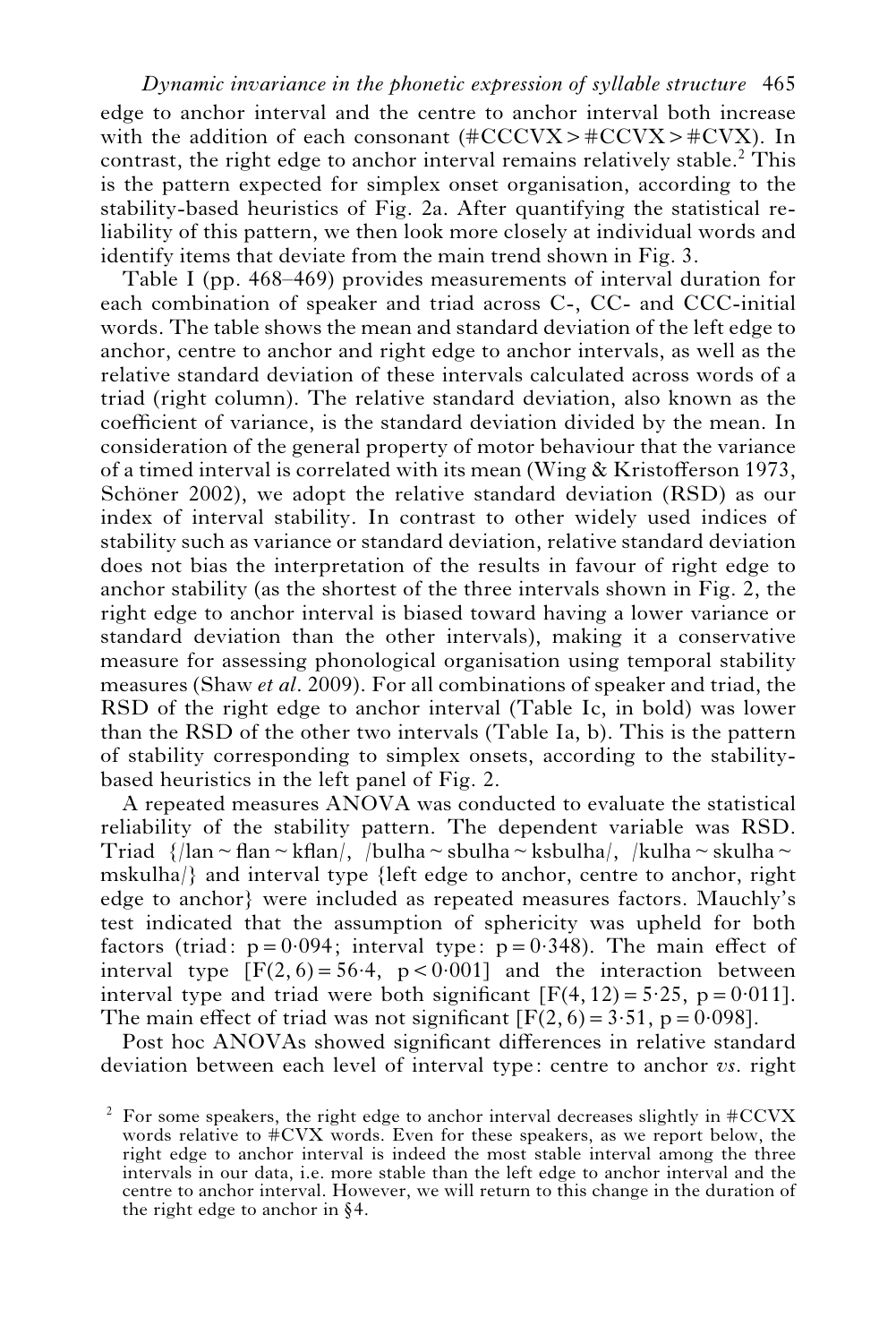

466 *Jason A. Shaw, Adamantios I. Gafos, Philip Hoole and Chakir Zeroual*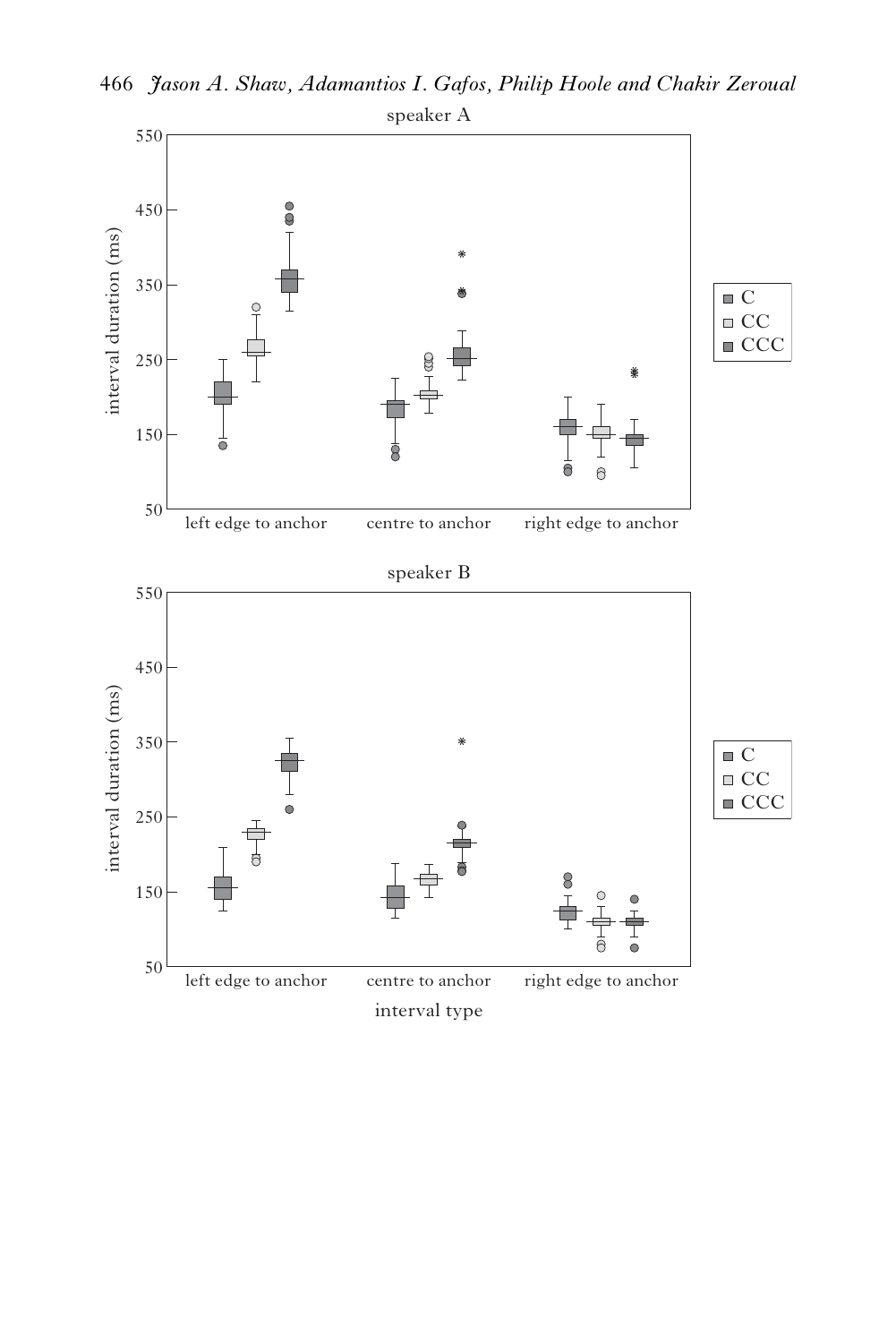

Duration of three measured intervals (left edge to anchor, centre to anchor and right edge to anchor) by cluster size (C, CC, CCC) for four speakers, pooled across triads. Boxes are defined by the upper and lower quartiles of the data. The solid line is the median duration, whiskers indicate sample minima and maxima, and circles and asterisks indicate outliers.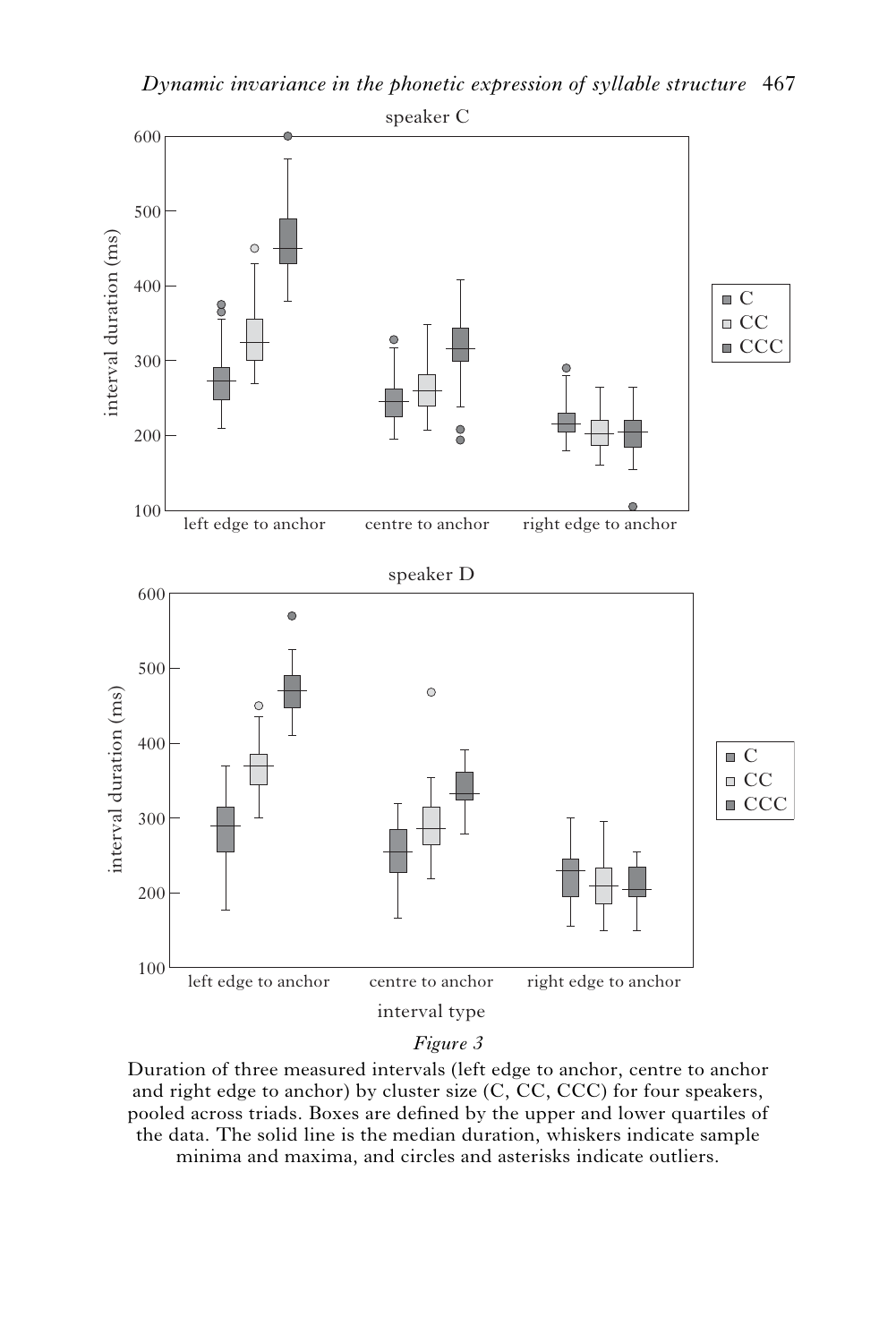|  | 468 Jason A. Shaw, Adamantios I. Gafos, Philip Hoole and Chakir Zeroual |  |  |  |
|--|-------------------------------------------------------------------------|--|--|--|
|  |                                                                         |  |  |  |

| (a) Left edge to anchor interval |                                          |         | C       |    | CC      |    | <b>CCC</b> |    | total      |
|----------------------------------|------------------------------------------|---------|---------|----|---------|----|------------|----|------------|
|                                  | Triad                                    | Speaker | Mean SD |    | Mean SD |    | Mean SD    |    | <b>RSD</b> |
|                                  | $lan \sim \text{flan} \sim k\text{flan}$ | A       | 199     | 11 | 273     | 25 | 387        | 34 | $27.6\%$   |
|                                  |                                          | B       | 158     | 10 | 229     | 8  | 334        | 12 | $29.9\%$   |
|                                  |                                          | C       | 308     | 33 | 380     | 33 | 513        | 37 | $23.0\%$   |
|                                  |                                          | D       | 243     | 40 | 366     | 36 | 484        | 35 | $29.4\%$   |
|                                  | bulha ~ sbulha ~                         | A       | 173     | 21 | 265     | 19 | 354        | 17 | $29.3\%$   |
|                                  | ksbulha                                  | B       | 141     | 8  | 219     | 16 | 329        | 11 | $34.4\%$   |
|                                  |                                          | C       | 242     | 21 | 307     | 29 | 448        | 30 | $27.4\%$   |
|                                  |                                          | D       | 284     | 26 | 352     | 36 | 470        | 30 | $22.5\%$   |
|                                  | kulha ~ skulha ~                         | A       | 226     | 13 | 270     | 25 | 345        | 18 | $18.9\%$   |
|                                  | mskulha                                  | B       | 168     | 21 | 227     | 15 | 302        | 18 | $25.1\%$   |
|                                  |                                          | C       | 278     | 27 | 311     | 21 | 424        | 27 | $20.0\%$   |
|                                  |                                          | D       | 327     | 23 | 387     | 27 | 464        | 34 | $15.9\%$   |
|                                  |                                          |         |         |    |         |    |            |    |            |

edge to anchor  $[F(1, 3) = 21.5, p < 0.019]$ ; centre to anchor *vs*. left edge to anchor  $[F(1, 3) = 99.3, p = 0.002]$ ; right edge to anchor *vs*. left edge to anchor  $[F(1, 3) = 62.9, p < 0.01]$ . This indicates that the stability advantage (lower RSD, as seen by comparing numbers in the right column of Table Ic with the corresponding numbers in Table Ia and b) of the right edge to anchor interval over the centre to anchor and left edge to anchor intervals is reliable.

To evaluate the interaction between triad and interval type, post hoc ANOVAs were conducted on each level of interval type, with triad as a within-subjects factor. These tests indicated that the significant interaction between triad and interval type was due to the RSD of the left edge to anchor interval. There was a significant effect of triad on the left edge to anchor interval [F(2, 6) = 9.56, p < 0.05], attributable to the /kulha~ skulha $\sim$ mskulha/ triad, which had a lower left edge to anchor RSD than the other triads. The effect of triad on the other two intervals, centre to anchor  $[F(2, 6) < 1]$  and right edge to anchor  $[F(2, 6) = 3.32, p = 0.11]$ , was not significant. Since the RSD patterns of the centre to anchor interval and the right edge to anchor interval were not significantly different across triads, the interaction between triad and interval type has no relevant consequence for the theoretical hypotheses under evaluation. This is because, as per the stability-based heuristics of Fig. 2, the prediction of complex onset organisation refers to centre to anchor stability, and the prediction of simplex onset organisation refers to right edge to anchor stability.

In sum, the statistical analysis indicates a reliable pattern of right edge stability, the timing pattern proposed to be characteristic of simplex onset organisation (as per Fig. 2a).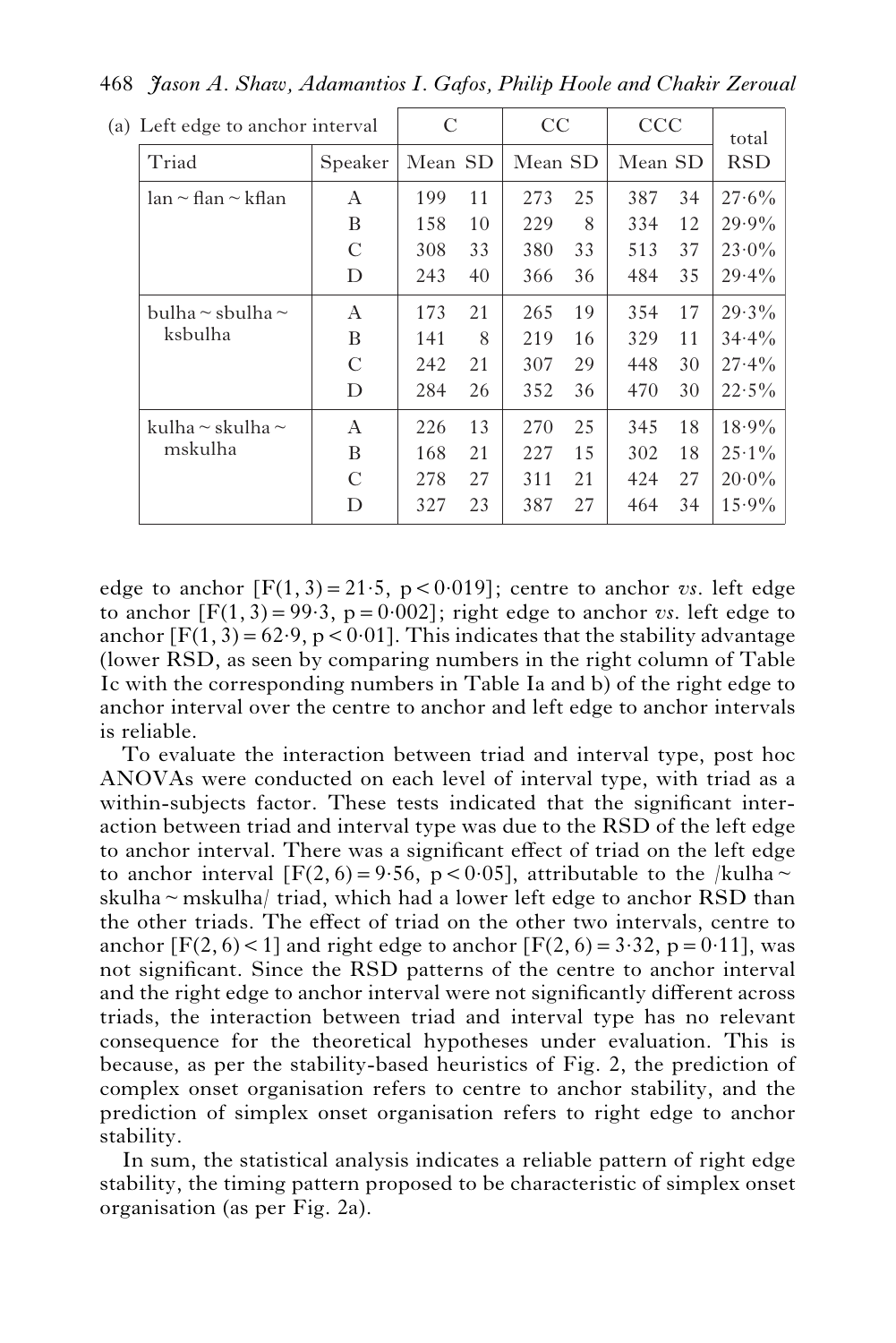*Dynamic invariance in the phonetic expression of syllable structure* 469

| (b) Centre to anchor interval     |               |         | C  |         | CC |         | <b>CCC</b> |                     |
|-----------------------------------|---------------|---------|----|---------|----|---------|------------|---------------------|
| Triad                             | Speaker       | Mean SD |    | Mean SD |    | Mean SD |            | total<br><b>RSD</b> |
| $lan \sim \text{flan} \sim kflan$ | A             | 181     | 10 | 212     | 22 | 273     | 31         | $16.7\%$            |
|                                   | B             | 141     | 9  | 171     | 6  | 206     | 16         | $16.6\%$            |
|                                   | $\mathcal{C}$ | 275     | 28 | 302     | 24 | 360     | 22         | $13.8\%$            |
|                                   | D             | 216     | 33 | 266     | 25 | 324     | 25         | $19.9\%$            |
| bulha ~ sbulha ~                  | A             | 153     | 18 | 203     | 14 | 248     | 13         | $20.7\%$            |
| ksbulha                           | B             | 128     | 7  | 158     | 8  | 222     | 38         | $27.0\%$            |
|                                   | C             | 224     | 21 | 250     | 21 | 295     | 31         | $14.8\%$            |
|                                   | D             | 261     | 26 | 287     | 28 | 330     | 23         | $13.0\%$            |
| kulha ~ skulha ~                  | A             | 199     | 14 | 204     | 16 | 260     | 42         | $17.5\%$            |
| mskulha                           | B             | 164     | 14 | 168     | 13 | 220     | 12         | $15.5\%$            |
|                                   | C             | 245     | 19 | 242     | 18 | 290     | 38         | $13.2\%$            |
|                                   | D             | 284     | 23 | 319     | 50 | 355     | 27         | $14.2\%$            |

|  |  | (c) Right edge to anchor interval |  |
|--|--|-----------------------------------|--|
|  |  |                                   |  |

| (c) Right edge to anchor interval |         | C       |    | CC      |    | <b>CCC</b> |    | total      |
|-----------------------------------|---------|---------|----|---------|----|------------|----|------------|
| Triad                             | Speaker | Mean SD |    | Mean SD |    | Mean SD    |    | <b>RSD</b> |
| lan ∼ flan ~ kflan                | A       | 163     | 11 | 155     | 18 | 161        | 31 | $9.7\%$    |
|                                   | B       | 123     | 9  | 114     | 6  | 110        | 5  | $7.4\%$    |
|                                   | C       | 242     | 23 | 229     | 20 | 230        | 16 | $8.9\%$    |
|                                   | D       | 189     | 28 | 177     | 17 | 182        | 22 | $12.9\%$   |
| bulha ~ sbulha ~                  | А       | 134     | 20 | 141     | 22 | 138        | 18 | $14.4\%$   |
| ksbulha                           | B       | 114     | 9  | 100     | 14 | 105        | 14 | $12.5\%$   |
|                                   | C       | 207     | 21 | 196     | 17 | 189        | 28 | $11.8\%$   |
|                                   | D       | 239     | 28 | 226     | 29 | 211        | 25 | $12.9\%$   |
| kulha ~ skulha ~                  | A       | 171     | 17 | 153     | 17 | 143        | 11 | $12.1\%$   |
| mskulha                           | B       | 134     | 17 | 115     | 13 | 120        | 14 | $13.2\%$   |
|                                   | C       | 213     | 14 | 191     | 15 | 185        | 12 | $9.3\%$    |
|                                   | D       | 241     | 26 | 227     | 21 | 217        | 24 | $11.0\%$   |

 $\overline{C}$ 

 $\overline{C}$ 

 $C^{\prime}$ 

#### *Table I*

Mean and standard deviation (SD) of three measured intervals, (a) left edge to anchor, (b) centre to anchor and (c) right edge to anchor, for each

speaker and word in a triad. The relative standard deviation (RSD) calculated across words in a triad is provided for each interval and speaker (rightmost column). For each combination of speaker and triad, the lowest RSD values are found for the right edge to anchor interval (shown in bold).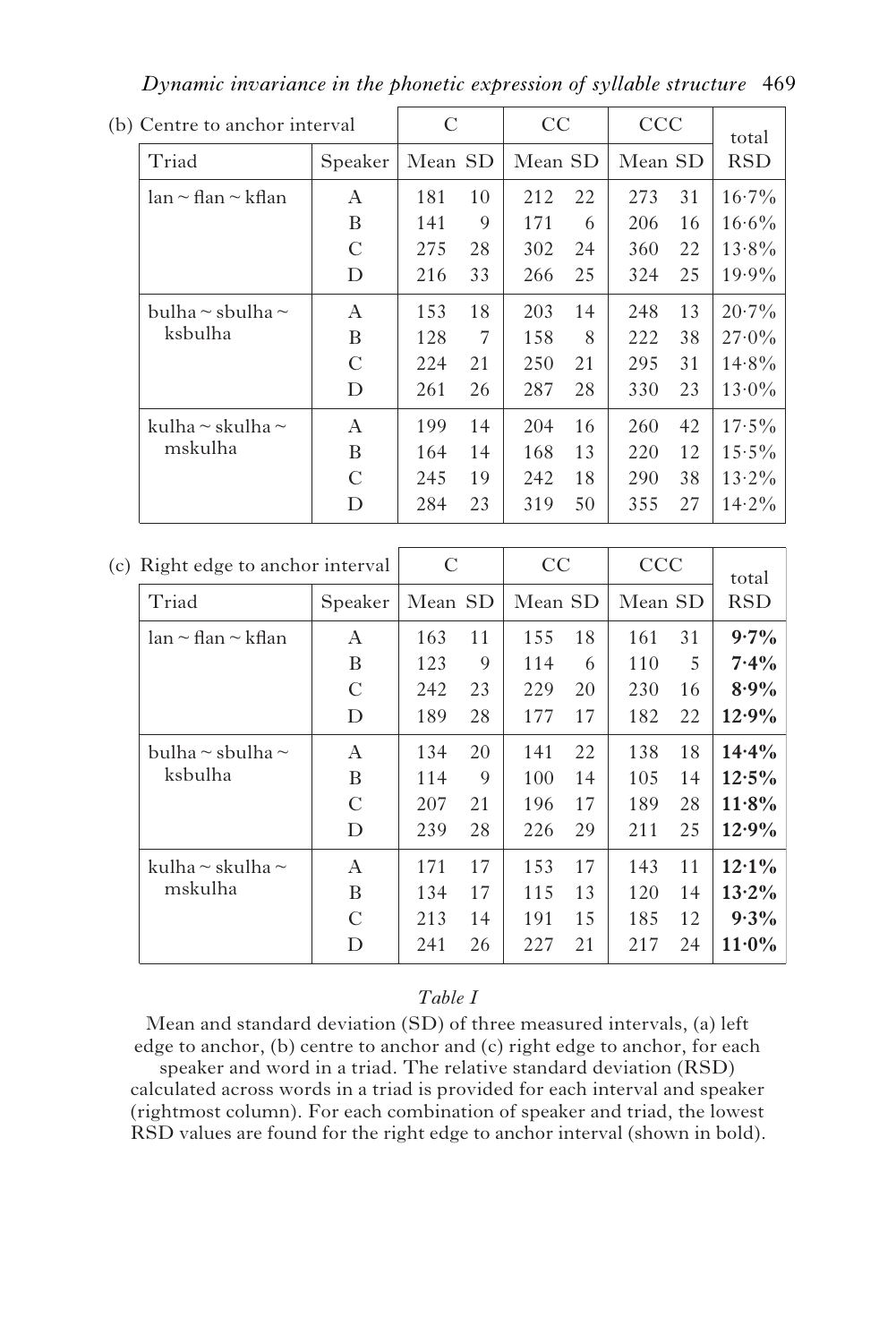

left edge to anchor centre to anchor right edge to anchor interval type

*Figure 4*

Duration of three measured intervals (left edge to anchor, centre to anchor and right edge to anchor) by cluster size (C, CC) for /kulha $\sim$  skulha/, as produced by speaker C.

## **3.3 Exceptional patterns**

150

A closer look at the results of Table I reveals some potential exceptions. For three speakers, A, B and C, the centre to anchor interval does not show a substantial increase in duration from /kulha/ to /skulha/. That is, for this subset of the data, we find centre to anchor interval stability. This patterning, no substantial change in the means from  $\text{\#CVX}$  to  $\text{\#CCVX}$ , is non-canonical from the perspective of the heuristics for simplex onset organisation in Fig. 2. As depicted by these heuristics, stability of the centre to anchor interval is seen as the canonical manifestation of complex onset syllables (Browman & Goldstein 1988, Honorof & Browman 1995, Goldstein *et al*. 2007, Marin & Pouplier 2010, Hermes *et al*., in press).

To further illustrate the exceptional patterning of centre to anchor interval duration in /kulha~skulha/, Fig. 4 shows a box plot for just this data, produced by speaker C. The box plot shows that the centre to anchor interval is stable across #CVX and #CCVX words, while the right edge to anchor interval decreases from  $\#Cvx$ , /kulha/, to  $\#CCVX$ , /skulha/. This pattern reflects the predictions of complex onset organisation, as shown in Fig. 2b.

To explore how the changes in duration highlighted in Fig. 4 affect our measure of interval stability, we isolated the  $/kulha \sim$ skulha $/$  data and calculated interval stability over just these words. Table II shows the results. For speaker D, the right edge to anchor is more stable than the centre to anchor interval and the left edge to anchor interval. From the perspective of the heuristics in Fig. 2, speaker D shows the canonical pattern of simplex onset organisation. However, the other three speakers show a stability pattern consistent with the predictions of complex onset organisation. For these speakers, the centre to anchor interval has a lower RSD than both the left edge to anchor interval and the right edge to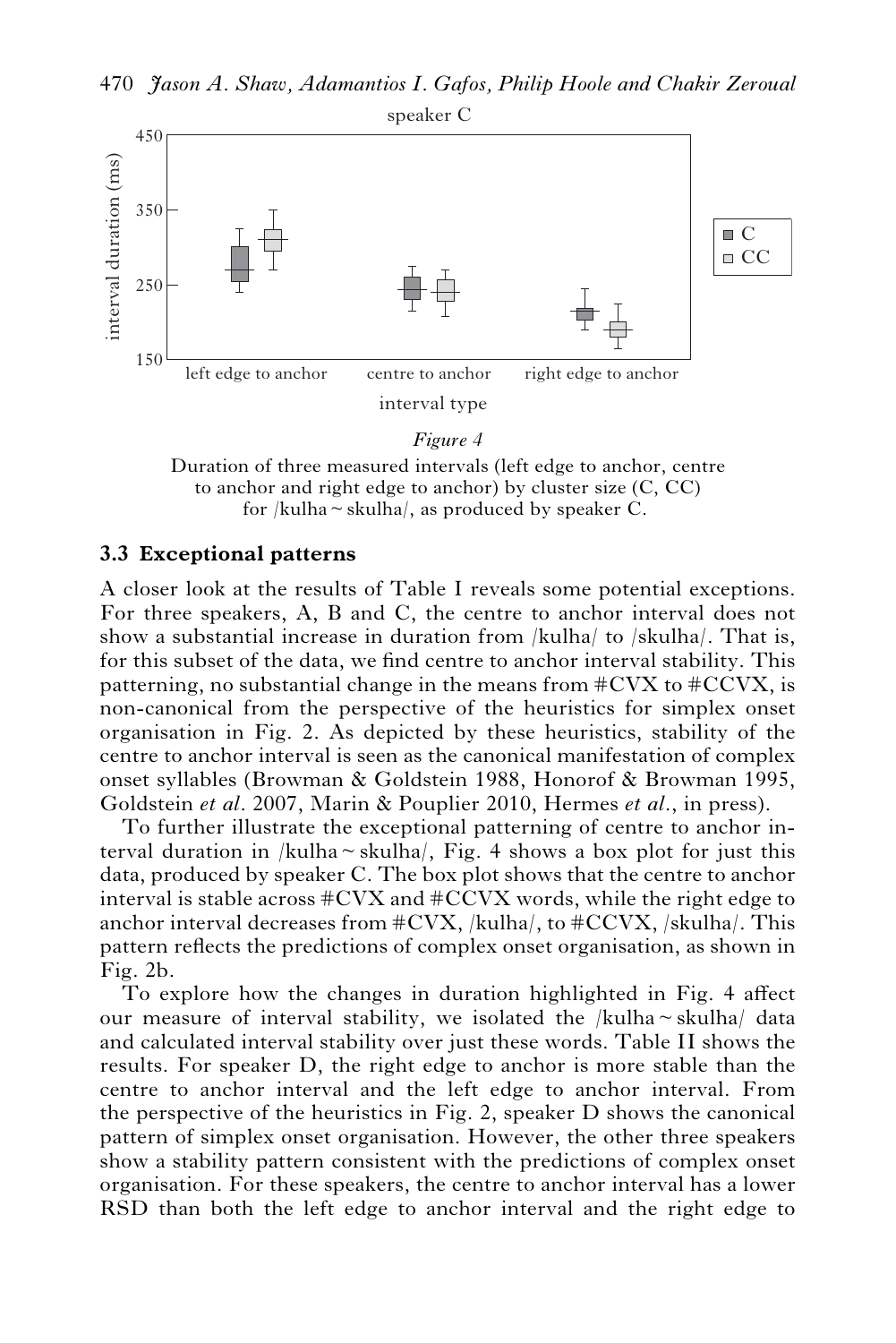*Dynamic invariance in the phonetic expression of syllable structure* 471

|                   |     | Left edge |              |         | Centre |                 | Right edge |    |                   |
|-------------------|-----|-----------|--------------|---------|--------|-----------------|------------|----|-------------------|
| Speaker   Mean SD |     |           | RSD          | Mean SD |        | RSD.            | Mean SD    |    | <b>RSD</b>        |
| А                 | 248 | 30        | $12.0\%$     | 201     | 15     | $7.5\%$         | 162        |    | $19 \quad 11.8\%$ |
| B                 | 197 | 35        | $17.7\%$     | 166     | 13     | $7.8\%$         | 125        | 17 | $14.0\%$          |
| $\mathcal{C}$     | 294 | 29        | $9.8\%$      | 244     | 18     | $7.4\%$         | 202        | 18 | $9.1\%$           |
| D                 | 358 | 39        | $10.9\%$ 303 |         |        | 43 $14.2\%$ 234 |            | 24 | $10.4\%$          |

#### *Table II*

Mean, standard deviation (SD) and relative standard deviation (RSD) of three intervals, left edge to anchor, centre to anchor and right edge to anchor, of the  $/kulha \sim$ skulha $/$  dyad for each speaker. For each speaker, the interval with the lowest RSD, i.e. the most stable interval, is shown in bold.

anchor interval. We take up this exceptional pattern in  $\S$ 4, where we discuss the reliability of stability-based heuristics for syllable structure.

#### **3.4 Taking stock: preliminary summary**

The overall patterns of interval stability are largely consistent with the predictions for simplex onset syllables according to the stability-based heuristics for syllable structure. Across words beginning with one, two and three initial consonants, the right edge to anchor interval is more stable than the left edge to anchor interval or the centre to anchor interval. This stability pattern derives from the direction and magnitude of changes in interval duration across increases in the number of consonants at the start of a word. As the number of consonants increases, the durations of the left edge to anchor interval and the centre to anchor interval increase. The right edge to anchor interval decreases from #CVX to #CCVX, and remains roughly equivalent across #CCVX and #CCCVX. Across #CVX, #CCVX and #CCCVX word types, the magnitude by which the left edge to anchor and centre to anchor intervals increase is substantially greater than the magnitude by which the right edge to anchor interval decreases. These differences lead to a stability advantage for the right edge to anchor interval over the other two intervals. This fact is summarised by the relative standard deviation statistic reported in Table I. For all combinations of speaker and triad, the right edge to anchor interval showed a significantly lower RSD than the other two intervals.

We have also seen, however, that it is possible to isolate some pieces of the larger corpus that are consistent with the stability-based heuristics for complex onset syllables. Specifically, patterns of interval duration across /kulha/ and /skulha/ (excluding /mskulha/) deviated for speakers A, B and C from the main trend in the data. Three out of four speakers produced /kulha ~ skulha/ (but not /bulha ~ sbulha/ or /lan ~ flan/) with stable centre to anchor intervals. Centre to anchor stability has provided an informative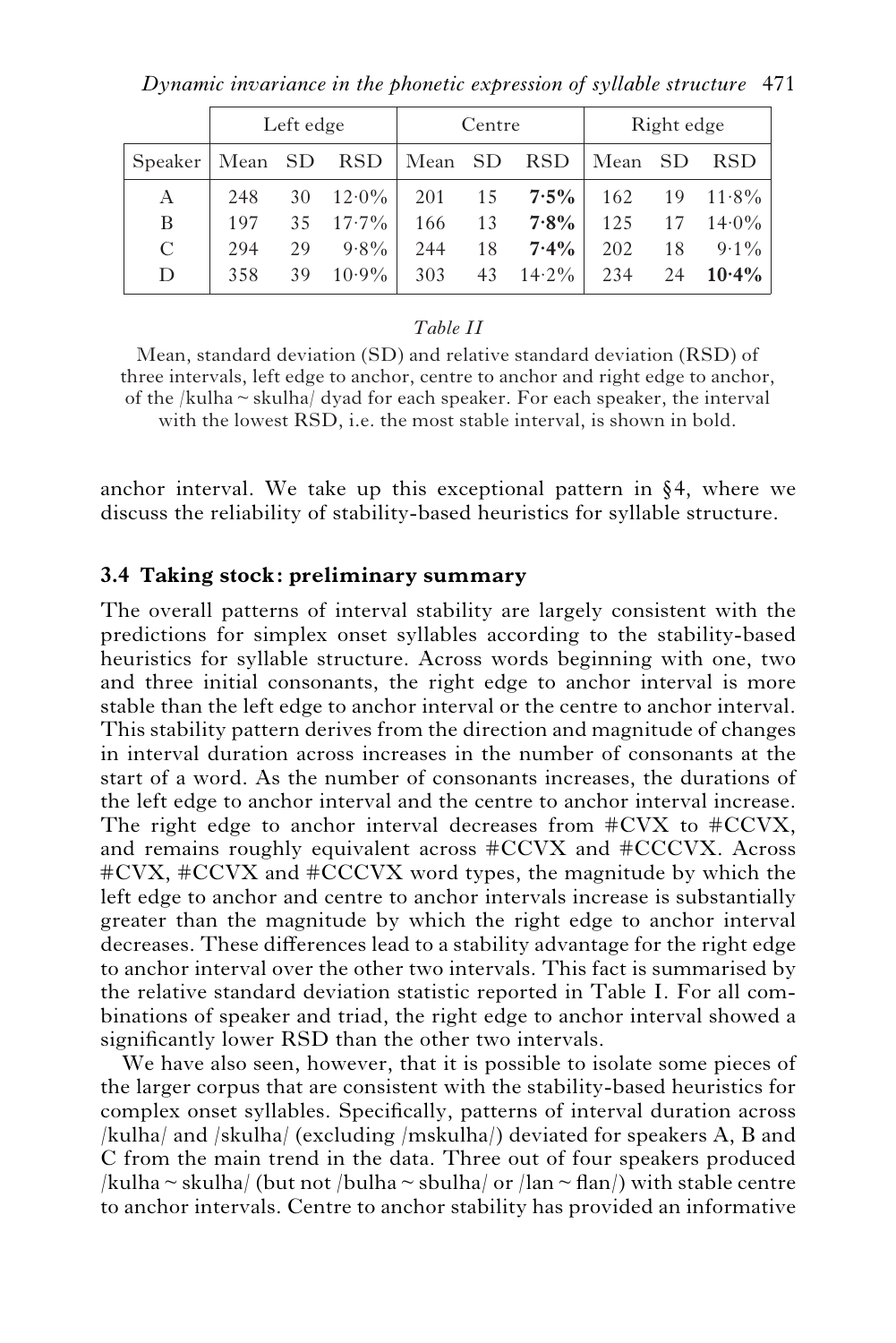heuristic for complex syllable onsets (Browman & Goldstein 1988, Kühnert *et al.* 2006, Goldstein *et al.* 2007, Marin & Pouplier 2010, Hermes *et al*., in press). In the current study, centre to anchor stability is sometimes observed for the  $/kulha \sim skulha/dyad$  (a dyad refers to a #CCVX word and its segmentally matched #CVX counterpart). The exceptional stability of the centre to anchor interval for just a single word pair is important in the context of theories of syllable structure. Such theories typically aim at capturing aspects of linguistic knowledge shared by members of a speech community, i.e. differences in syllabification across subjects are not expected. Further, while there are various proposals that treat the phonological organisation of consonant clusters and/or the temporal organisation of consonant clusters differently, depending on the identity of the consonants in the cluster, our data do not conform to these proposals. For example, /s/–obstruent clusters, such as those in /skulha/ and /sbulha/, are sometimes claimed to be phonologically different from rising sonority clusters, such as the initial cluster in  $/$ flan $/$  (e.g. Fudge 1969, Selkirk 1982, Zuraw 2007). In our data, uniformity is found across /sbulha/ and /flan/ (not across /skulha/ and /sbulha/). In other data, the temporal patterning of consonant clusters is influenced by the ordering of the place of articulation of the consonants, i.e. front-to-back clusters (those in which the place of articulation of the first consonant is anterior to the place of articulation of the second consonant) show differences in timing patterns from back-to-front clusters (Hardcastle & Roach 1979, Zsiga 1994, Byrd 1996, Wright 1996, Surprenant & Goldstein 1998, Chitoran *et al*. 2002, Goldstein *et al*. 2009, Gafos *et al*. 2010). In our data, [fl] and [sk], the front-to-back clusters, do not pattern to the exclusion of [sb], the back-to-front cluster. Thus the exceptional data in our corpus does not readily fit into existing proposals. Moreover, interpreting centre to anchor stability as support for complex onset organisation in our data would lead us to the rather puzzling conclusion that for speakers A, B and C the initial cluster of /skulha/ has a different syllabification than the initial cluster of /sbulha/ or the initial cluster of /flan/. 472 *Jason A. Shaw, Adamantios I. Gafos, Philip Hoole and Chakir Zeroual*

The alternative is that syllabic organisation remains unchanged throughout our entire data set, and that therefore our understanding of the relation between syllable structure and phonetic indices, as encoded in the stability-based heuristics of Fig. 2, is incomplete. In sum, our data offer an opportunity, taken up in the following section, to assess the validity of stability-based heuristics of syllable structure and thus improve our understanding of the relation between phonological form and phonetic indices.

## **4 Limitations of stability-based heuristics for syllable structure**

An important question for addressing the relation between syllabic organisation and experimental data is how reliably stability measures of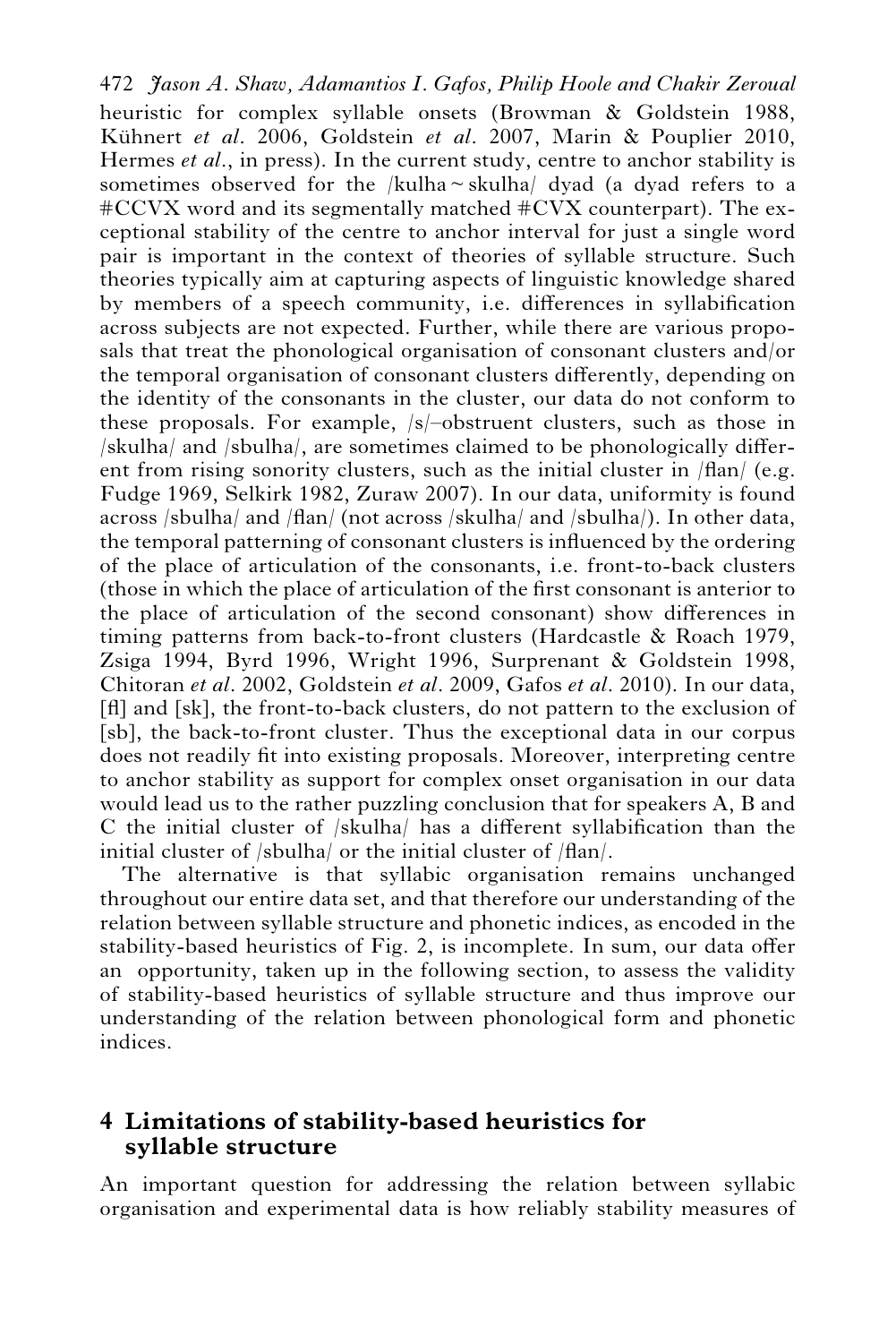temporal organisation, extracted from the inherently variable and continuous phonetic signal, reflect syllable structure. Here we use our data, including the 'exceptional' data mentioned in  $\S 3.3$ , to study how stabilitybased patterns change under natural prosodic modulations contributed by the speakers in our experiments.

Our experimental manipulation invites consideration of two wellknown prosodic modulation effects contributed by adding segments to a word, i.e. #CVX, #CCVX, #CCCVX. The first concerns the duration of the prevocalic consonant in #CVX sequences compared to that in #CCVX and #CCCVX sequences. There are reasons to expect that the duration of that consonant would be longer in #CVX. Consonants in the first position of a word tend to be longer or strengthened in comparison with instances of the same consonants in a non-initial position (Fougeron & Keating 1997, Byrd & Saltzman 2003, Byrd *et al*. 2005), and consonants in clusters tend to be shorter than in isolation (Haggard 1973, Klatt 1976, Umeda  $1977$ ).<sup>3</sup>

The second effect is vowel or syllable compression as additional segments are appended to the word. There is considerable evidence that the underlined portion of #CVC sequences shortens in #CCVC and #CCCVC sequences, due to the addition of the extra segments (e.g. Lehiste 1972, Klatt 1973 and Kim & Cole 2005 on English; and Strangert 1985 for a cross-linguistic review).

In this section, we pursue an analysis of the influences which these prosodic modulations have on stability-based indices of syllable structure. We take up prevocalic consonant shortening in  $§4.1$ , and turn to syllable compression in  $§4.2$ . Using a computational model of temporal organisation, we make explicit the behaviour of temporal stability indices as phonetic parameters are scaled. We find that under simplex onset organisation, the two effects lead to improved centre to anchor stability. Crucially, for complex onset organisation, the shortening effects observed in our data make different predictions. These predictions enable us to diagnose syllabic organisation in our data even in cases where stabilitybased heuristics fail to be informative. In short, in the approach put forward here, the natural prosodic variability in our experimental data becomes crucial in elucidating the relation between phonological organisation and phonetic indices. It is only when we understand the effect of this variability on the stability patterns that we can reliably infer syllabic organisation from our phonetic data.

 $3\,$  We say 'tend to' because these effects are not omnipresent. There are studies which report lack of such effects for specific consonants or phonetic contexts (Hoole, Fuchs & Dahlmeier 2003). Our argument does not depend on whether the shortening effects are omnipresent. From our perspective, the essential question is how such effects, if present, modulate stability indices for different syllabic organisations.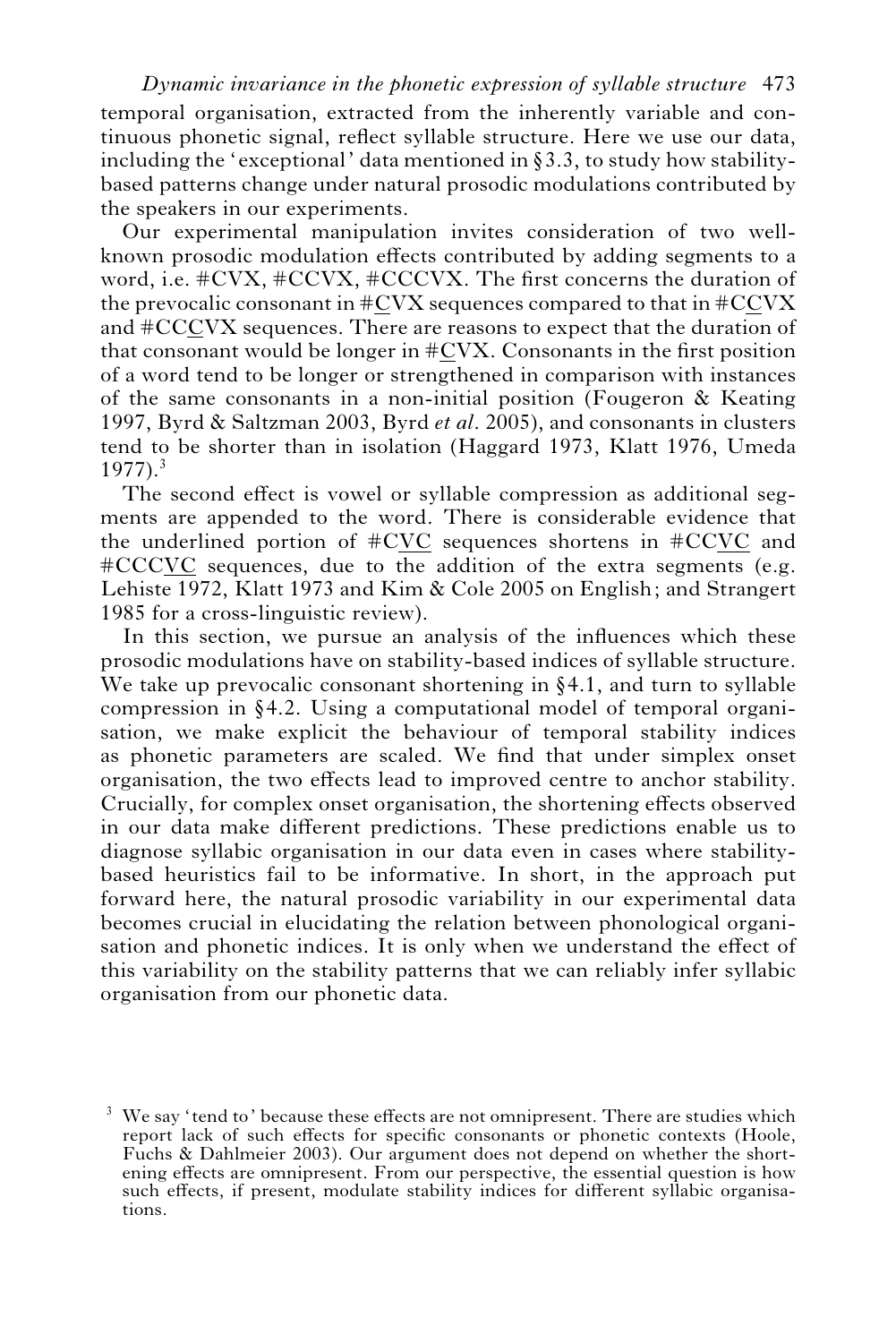(a) simplex onset: consistent [k]−plateau duration (a) simplex onset: (b) simplex onset: substantial







#### *Figure 5*

Comparison of c-centre alignment under simplex onset organisation of #C and #CC in two conditions of consonant plateau duration. (a) shows consistent consonant durations across [#s] and [#sk]. (b) shows a decrease in [k] plateau duration in [#sk] relative to [#k]. The length of the solid line indicates the degree to which the c-centres of [k] and [sk] are aligned. The line is shorter in (b) than in (a), indicating that shortening [k]

improves c-centre alignment under simplex onset organisation.

#### **4.1 Effects of consonant duration on interval stability**

Under certain structural conditions, centre to anchor interval stability, as calculated across #CVX and #CCVX forms, can be influenced by the temporal properties of the immediately prevocalic consonant, i.e. the underlined consonant in  $\pm$ CVX and  $\pm$ CCVX. Three speakers exhibited centre to anchor stability for /kulha  $\sim$  skulha/. When [s] joins the [kVX] in /kulha/ to form [skVX] in /skulha/, it shifts the c-centre (the landmark left-delimiting the centre to anchor interval) to the left or, in other words, it stretches the centre to anchor interval by increasing its duration. If the addition of [s] is accompanied by shortening of [k], the duration added to the centre to anchor interval by [s] may be reduced or even obliterated. Thus, across [kVX] and [skVX] sequences, the centre to anchor interval may not change much. Therefore, the relative standard deviation of that interval may be relatively low (centre to anchor interval stability). Importantly, however, the effects of prevocalic consonant duration on centre to anchor stability depend on syllable structure. Syllables with complex onsets yield different predictions than syllables with simplex onsets.

Figure 5 illustrates the predicted relationship between consonant shortening and centre to anchor interval duration for simplex onset syllables. In Fig. 5a, the plateau duration of [k] remains relatively invariant across the  $[k]/[sk]$  contexts, whereas in Fig. 5b,  $[k]'s$  plateau duration is shorter in [sk] than in [k]. Figure 5a shows the canonical pattern of simplex onset organisation. This parallels the simplex onset schema shown in Fig. 2. In both Fig. 2 and Fig. 5a, consonant duration remains invariant across the [k]/[sk] sequences. Under these idealised conditions, addition of [s] to [k] lengthens the centre to anchor interval in [sk] relative to [k]. Consequently, as Fig. 5a shows, the c-centre landmark, which left-delimits the centre to anchor interval, is poorly aligned across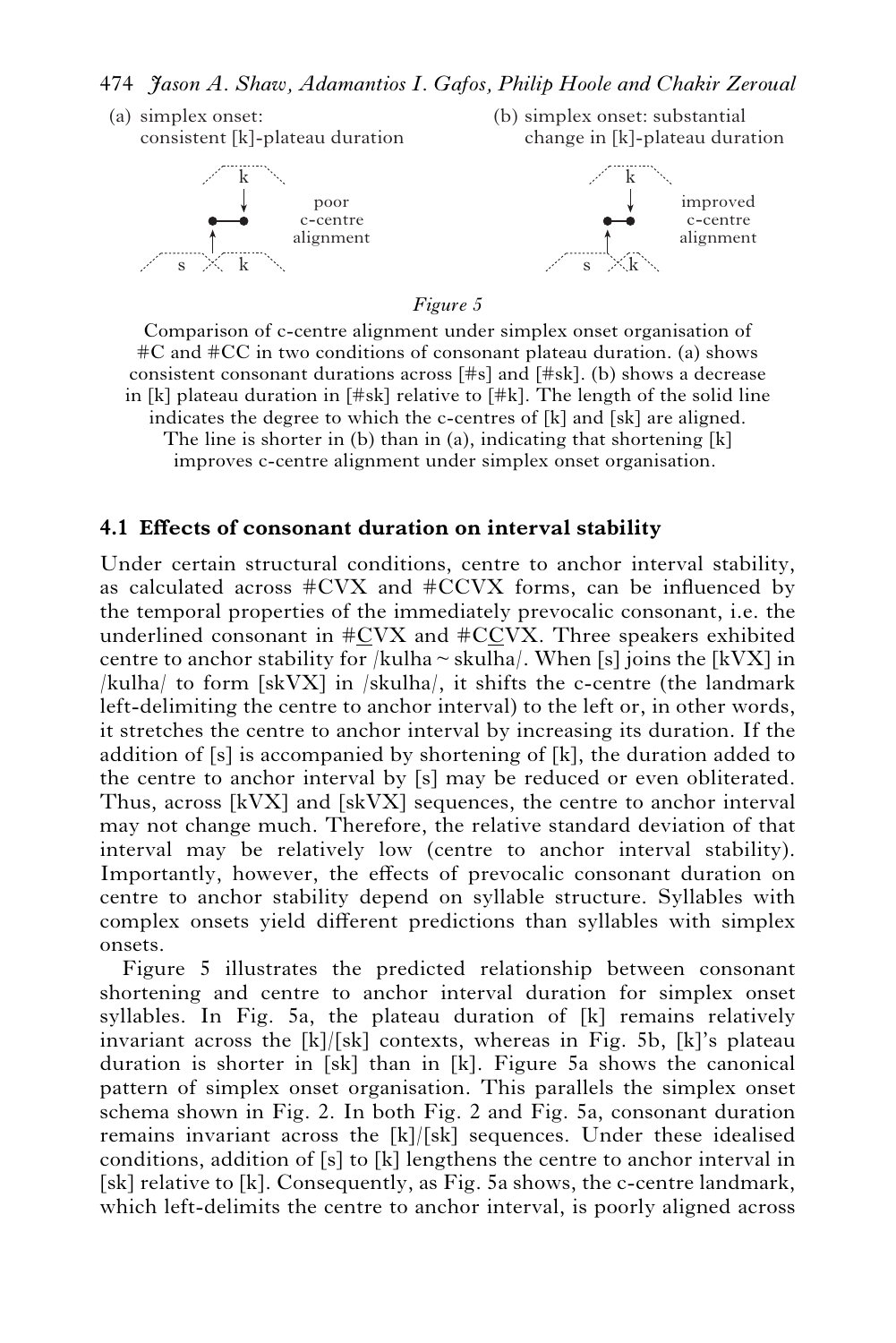(a) complex onset: consistent [k]−plateau duration (a) complex onset: (b) complex onset: substantial







#### *Figure 6*

Comparison of c-centre alignment under a complex onset organisation of #C and #CC in two conditions of consonant plateau duration. (a) shows consistent consonant durations across [#s] and [#sk]. (b) shows a decrease in [k] plateau duration in [#sk] relative to [#k]. In both panels, the c-centres of #C and #CC remain aligned.

[k] and [sk]. Such misalignment lowers the stability of the centre to anchor interval. In Fig. 5b, [k]'s plateau duration is shorter in [sk] than in [k]. In this case, shortening of [k] cancels out some of the duration added to the centre to anchor interval by [s]. As a consequence, the c-centres of [k] and [sk] are better aligned in Fig. 5b than in Fig. 5a.

The main point of Fig. 5 is that consonantal shortening improves centre to anchor stability under simplex onset organisation. There is a direct relationship between centre to anchor stability and differences in consonant plateau duration. As the difference between plateau duration (across #CVX and #CCVX) increases, the difference in c-centre location decreases. This is not a prediction of syllables with complex onsets.

In complex onset syllables, consonant plateau shortening is predicted to be unrelated to centre to anchor stability. Figure 6 illustrates this by redisplaying the same sequences, [k] and [sk], under complex onset organisation. Figure 6a shows the same alignment pattern as our first introduction of the complex onset schema (Fig. 2b). In this panel, the duration of  $[k]$  remains the same both in  $[k]$  and in the  $[sk]$  cluster. Figure 6b shows changes in [k] plateau duration across [k] and [sk]. It can be seen from a comparison of Fig. 6a and Fig. 6b that the location of the c-centre is unaffected by changes in plateau duration. Complex onset organisation predicts that there is no relationship between consonant shortening and centre to anchor interval stability.

To check the predictions illustrated in Figs 5 and 6, we used a computational model of temporal organisation to simulate word dyads under conditions of prevocalic consonant shortening. Given a set of word types, e.g. #CVX and #CCVX, the model simulates the temporal organisation for each word by generating articulatory landmarks defining the plateau of each constituent segment. These landmarks are generated from stochastic versions of local timing relations between consonants and vowels (following Gafos 2002). Landmark generation proceeds by first selecting the timestamp of the release landmark of the immediately prevocalic consonant,  $C_n^{\text{rel}}$ , from a Gaussian distribution. The immediately preceding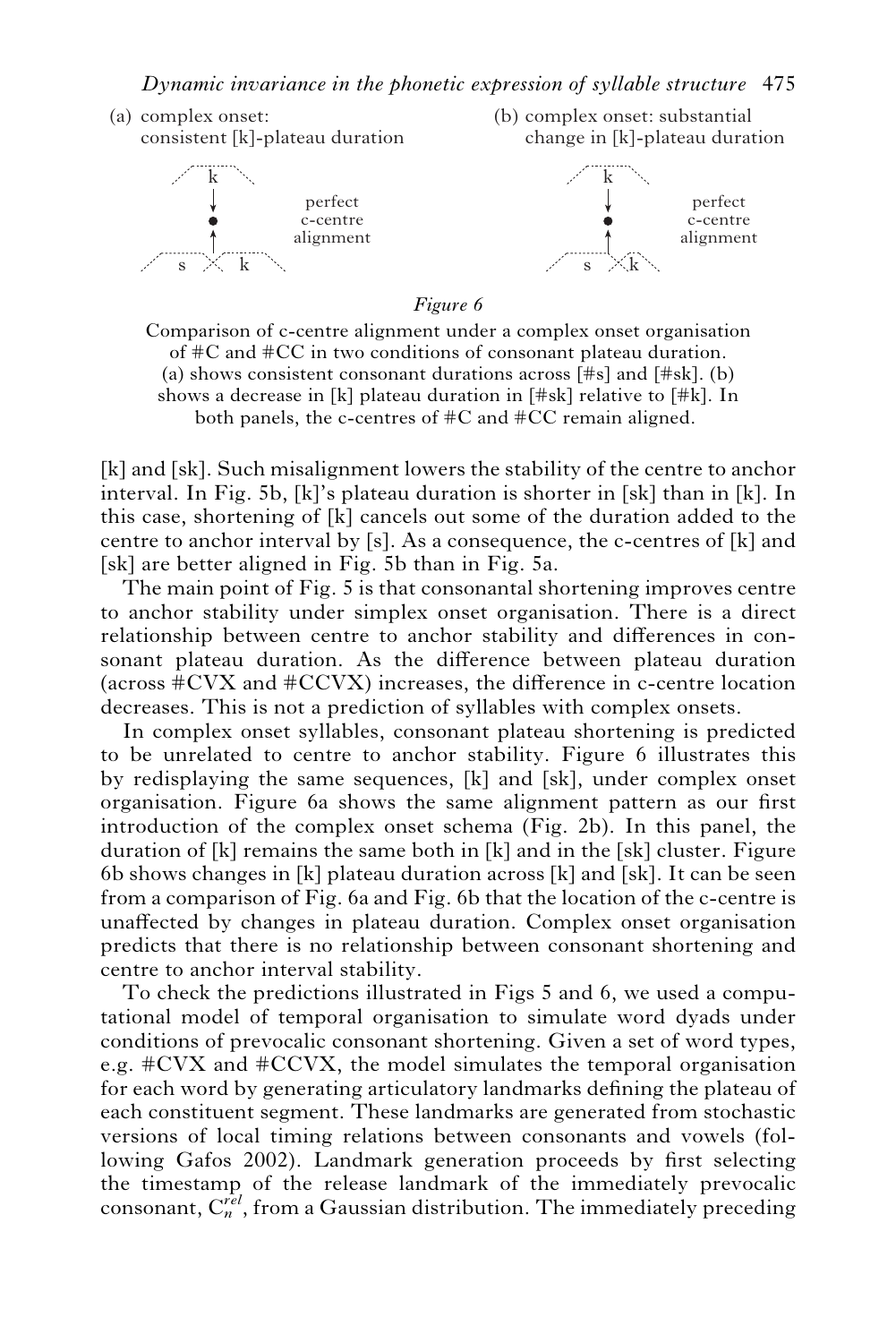landmark, the target of that consonant,  $C_n^{tar}$ , is then generated by subtracting consonant plateau duration,  $k_p$ , from  $C_n^{rel}$  and adding a noise term. These two landmarks,  $C_n^{tar}$  and  $C_n^{rel}$ , define the plateau of the immediately prevocalic consonant. For words with two initial consonants, the release landmark of the preceding consonant,  $C_{n-1}$  ( $C_1$  in  $\#C_1C_2V$  words), is generated with reference to  $C_n^{tar}$ . The inter-plateau interval,  $k_{ipi}$ , is subtracted from  $C_n^{tar}$  and a noise term is added. The target landmark of the initial consonant,  $C_{n-1}^{rel}$ , is then calculated by subtracting plateau duration from  $C_{n-1}^{rel}$  and adding a noise term. Anchor points were generated according to syllabic organisation by subtracting a constant,  $k_v$ , either from the midpoint of only the immediately prevocalic consonant, under simplex onset organisation, or from the midpoint of the entire cluster of prevocalic consonants, under complex onset organisation. In this way, word dyads, #CVX and #CCVX forms, were simulated under complex and simplex onset organisation.4 On each run of the simulation, fifteen instances of #CVX and fifteen instances of #CCVX words were simulated. Across thirty runs of the simulation, the duration of the immediately prevocalic consonant in #CCVX was systematically varied from 100 ms to 10 ms in 3 ms steps. Relevant measurements of the simulated data are summarised in Fig. 7. 476 *Jason A. Shaw, Adamantios I. Gafos, Philip Hoole and Chakir Zeroual*

Figure 7 plots the absolute value of the difference in centre to anchor interval duration between #CCVX and #CVX words against the difference in prevocalic consonant plateau duration across these word types. Both of these parameters were normalised by *z*-scoring.

The figure shows that the relation between the parameters depends on syllabic organisation. For simplex onset organisation (black circles), there is a negative correlation. As the effect of consonant shortening increases (higher values on the *x*-axis), the difference in centre to anchor interval duration between #CCVX and #CVX decreases (lower values on the  $y$ -axis). For complex onset organisation (grey circles), there is no such relation. The difference in duration of the centre to anchor interval does not change in any systematic way as duration of the immediately prevocalic consonant is scaled.

We now turn to our data to evaluate these predictions. Across one- and two-consonant clusters, simplex onset organisation predicts a negative correlation between differences in centre to anchor interval duration and differences in prevocalic consonant duration. This means that the greater the shortening of the prevocalic C across #CVX and #CCVX, the smaller the difference in c-centre location across #CVX and #CCVX. Figure 8 plots these two differences for each combination of speaker and word dyad in the data. Since absolute duration varies greatly across speakers, both differences were normalised within speaker by calculating *z*-scores for each value. The normalised difference in centre to anchor duration, *y*-axis,

<sup>&</sup>lt;sup>4</sup> The constants in the model reflected averages in the data, with the following means and corresponding standard deviations:  $\vec{k}_{\text{ini}}$  (inter-plateau interval) = 49 (12);  $k_p$ (consonant plateau)=47 (11);  $k_v$  (vowel duration)=250 (5). The duration of the immediately prevocalic consonant was varied between 100 ms and 10 ms.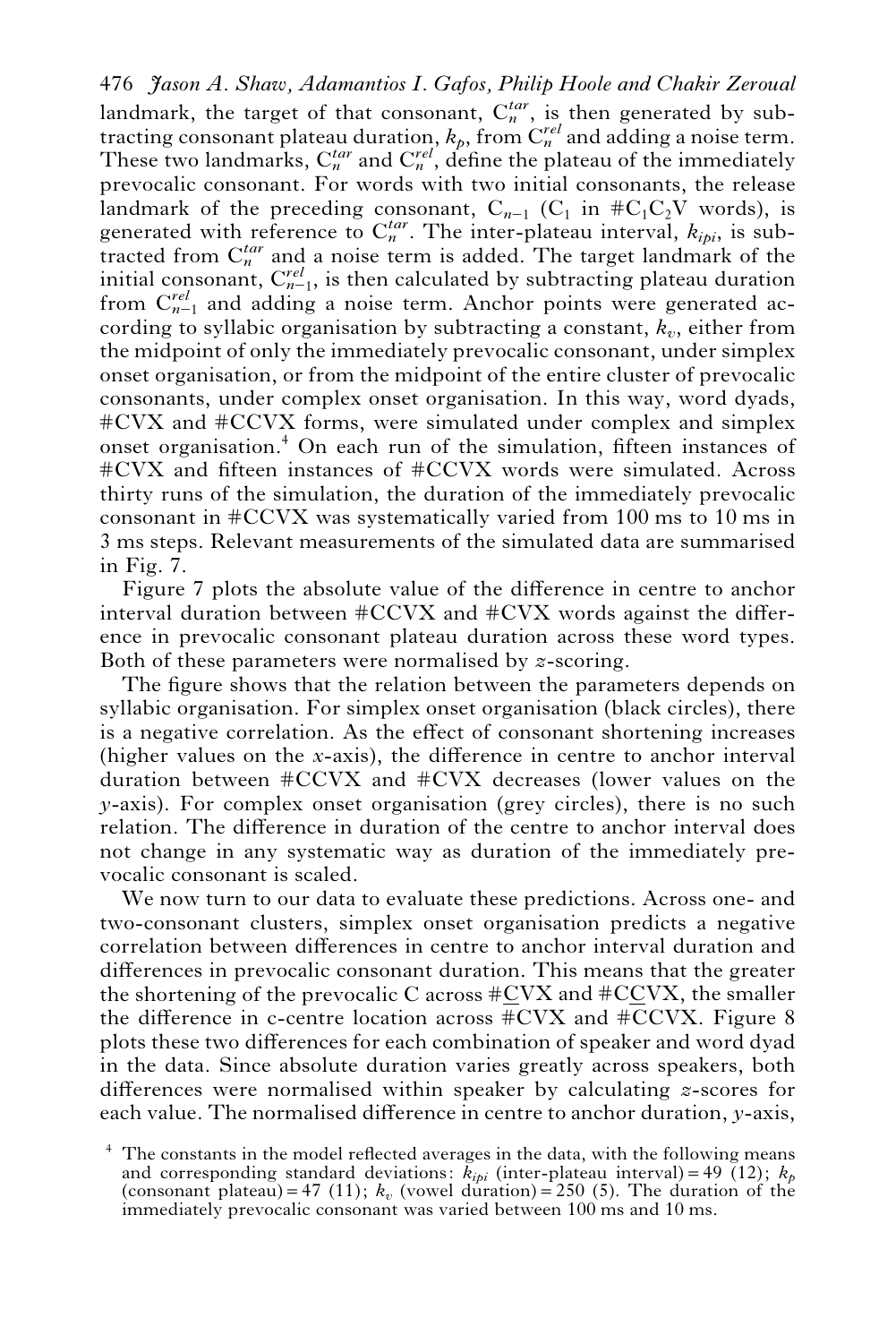

difference in normalised duration of the prevocalic consonantal plateau between #CCVX and #CVX word types

Scatter plot of data simulated under simplex and complex onset organisation. The *y*-axis shows the absolute value of the difference in centre to anchor interval duration calculated across dyads. The *x*-axis shows the difference in prevocalic consonant duration between #CCVX and #CVX. Higher values on the *x*-axis correspond to greater degrees of shortening.

is plotted against the normalised difference in the duration of the prevocalic consonant plateau, *x*-axis. For speaker  $\times$  dyad combinations with stable prevocalic consonant duration across words, i.e. values around zero on the *x*-axis, Fig. 8 shows large differences in centre to anchor interval duration. In contrast, speaker  $\times$  dyad combinations with large differences in prevocalic consonant duration show small differences in centre to anchor interval durations, i.e. values around zero on the *y*-axis. Pearson's correlation coefficient indicates a significant negative correlation between the two variables ( $r = -0.844$ ,  $p < 0.001$ ). Thus, as predicted by simplex onset organisation, consonant shortening is related to c-centre alignment – the greater the shortening of prevocalic C, the smaller the difference in c-centre location.

In the context of the main trend in the data, we can now make sense of the pattern of centre to anchor stability observed for the exceptional /kulha  $\sim$  skulha/ dyad. The three speakers' /kulha  $\sim$  skulha/ productions with stable centre to anchor intervals are circled in Fig. 8. For these cases, stability-based heuristics at first suggested complex onset syllables. But we can now see that stability of the centre to anchor interval in this data is a necessary consequence of simplex onset organisation and prevocalic consonant shortening.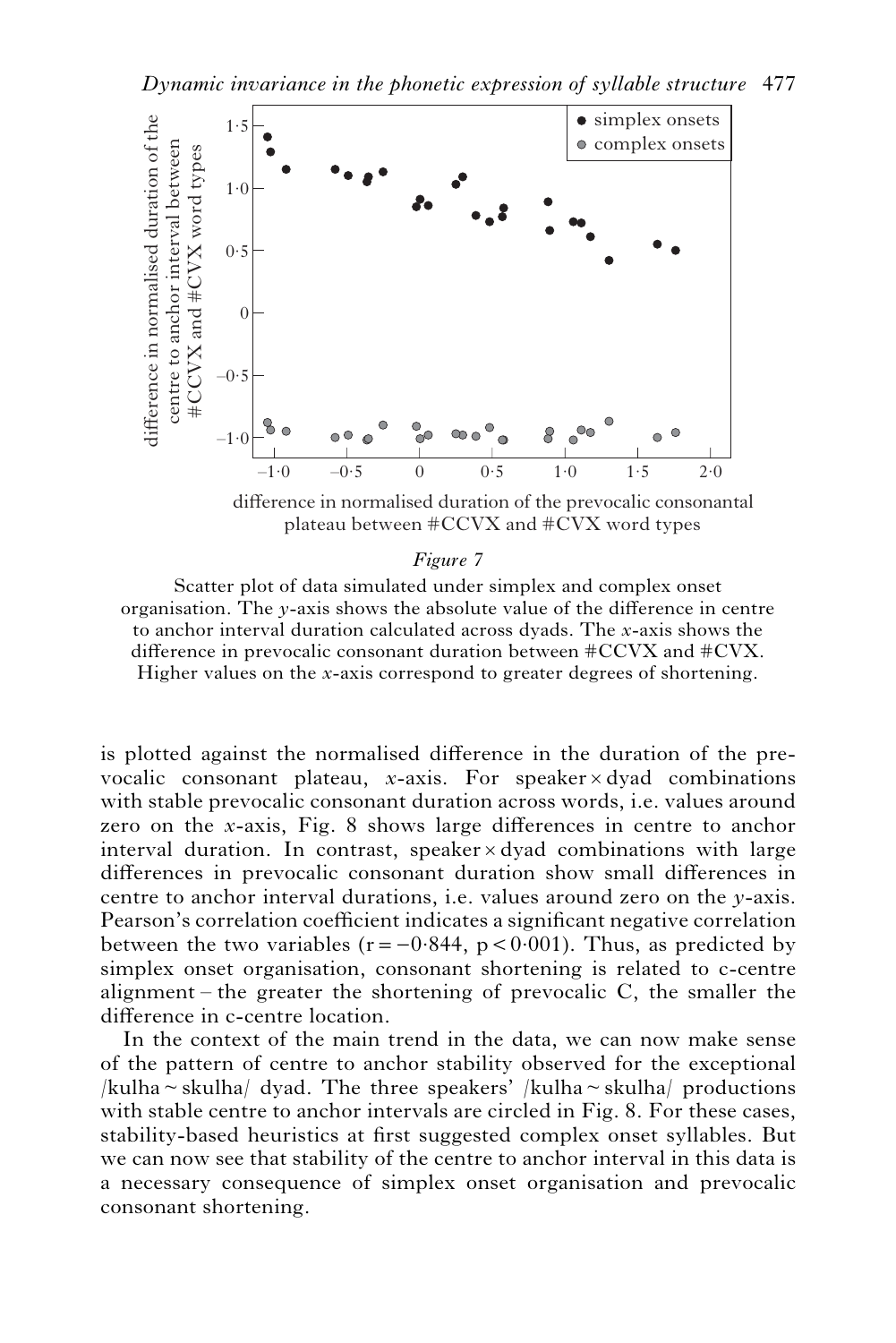

difference in normalised duration of the prevocalic consonantal plateau between #CCVX and #CVX word types

Scatter plot of the normalised difference in centre to anchor interval duration calculated across dyads (*y*-axis) against the difference in prevocalic consonant duration (*x*-axis). Higher values on the *x*-axis correspond to greater degrees of shortening. The circle designates the 'exceptional' data points,  $/kulha \sim skulha/$ , as produced by speakers A, B and C.

The central point illustrated here, then, is that the same qualitative syllabic organisation can have a range of concrete phonetic manifestations, as various parameters are changed. Simplex onset organisation can give rise to kinematic patterns that, from the perspective of the stability-based heuristics in Fig. 2, would be canonical manifestations of complex onset syllables. We thus see that stability-based heuristics break down under particular conditions. Nevertheless, there are relations between phonetic parameters that remain intact across the range of variation in the data.

#### **4.2 Effects of syllable compression on interval stability**

In this section, we illustrate how the second prosodic modulation effect, vowel or syllable compression, interacts with stability-based indices for syllable structure. As with the previous section, we make explicit that the influence which compression has on centre to anchor stability depends crucially on the syllabic organisation of consonant clusters.

Figure 9 illustrates what happens to c-centre alignment when syllable duration is perturbed such that the VC portions of #CCVC sequences are shorter than in corresponding #CVC sequences. We first discuss predictions of simplex onset organisation. To establish a baseline, Fig. 9a shows #CVX and #CCVX sequences without shortening. Since the duration of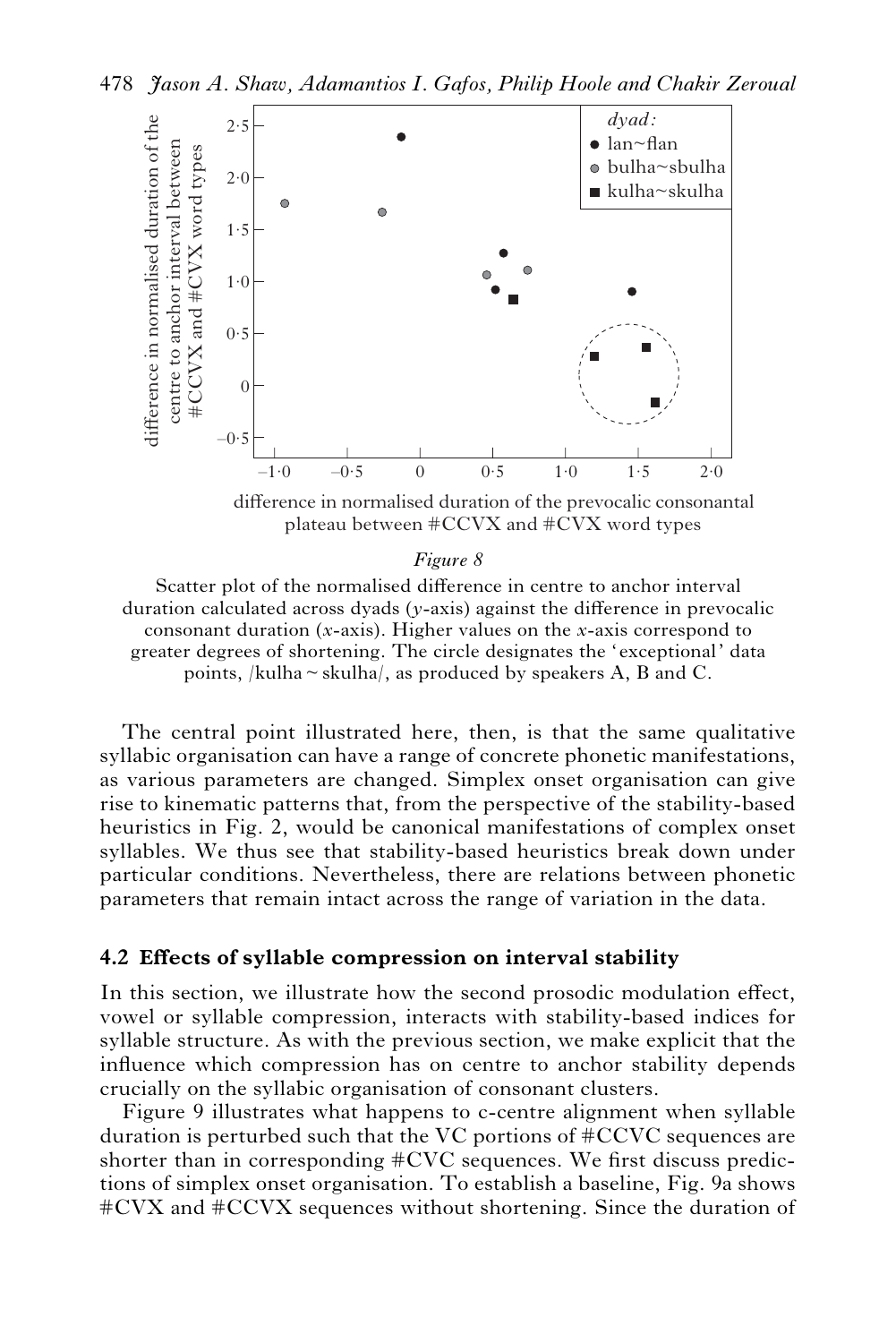

Comparison of c-centre alignment under simplex onset organisation of #CVX and #CCVX in two conditions of syllabic compression. (a) shows consistent right edge to anchor durations across [#sVX] and [#skVX]. (b) shows a decrease in right edge to anchor interval duration in  $[#skVX]$  relative to  $[#kVX]$ . The solid line indicates the degree to which the c-centres of [k] and [sk] are misaligned. The perfect alignment of the c-centres in (b) indicates that syllabic compression improves c-centre alignment under simplex onset organisation.

all segments is held constant and consonant clusters are organised into simplex onset syllables, the right edges of the consonants are better aligned than the c-centres. As we have seen before, adding a consonant lengthens the centre to anchor interval in #CCVX relative to #CVX, yielding low centre to anchor interval stability. Figure 9b shows the same sequences under syllabic compression. While the effect we focus on here is a consequence of syllable shortening, regardless of what part of the syllable shortens, for the purposes of illustration we indicate syllable compression in the figure by manipulating the right edge to anchor interval. In Fig. 9b, the right edge to anchor interval is substantially shorter in #CCVX than in #CVX. As a consequence of this shortening, the c-centre of #CCVX is brought into alignment with the c-centre of #CVX. This results in improved centre to anchor interval stability across #CVX and #CCVX sequences in Fig. 9b compared to Fig. 9a. Thus, syllable compression in #CCVX relative to #CVX sequences improves centre to anchor interval stability. Crucially, however, this is a prediction of simplex onset syllables only.

Under complex onset organisation, syllabic shortening has the opposite effect on centre to anchor interval stability. This is illustrated in Fig. 10. Figure 10a shows the idealised version of the complex onset schema first introduced in Fig. 2b. In this schema, the c-centre landmarks of #CVX and #CCVX are perfectly aligned. This alignment pattern underlies centre to anchor interval stability. Figure 10b illustrates the effects of syllable shortening. This is indicated by the right edge to anchor interval, which is reduced in size in Fig. 10b relative to Fig. 10a. Syllabic compression reduces the duration of the centre to anchor interval, causing the c-centres of #CVX and #CCVX to be misaligned. Since the c-centre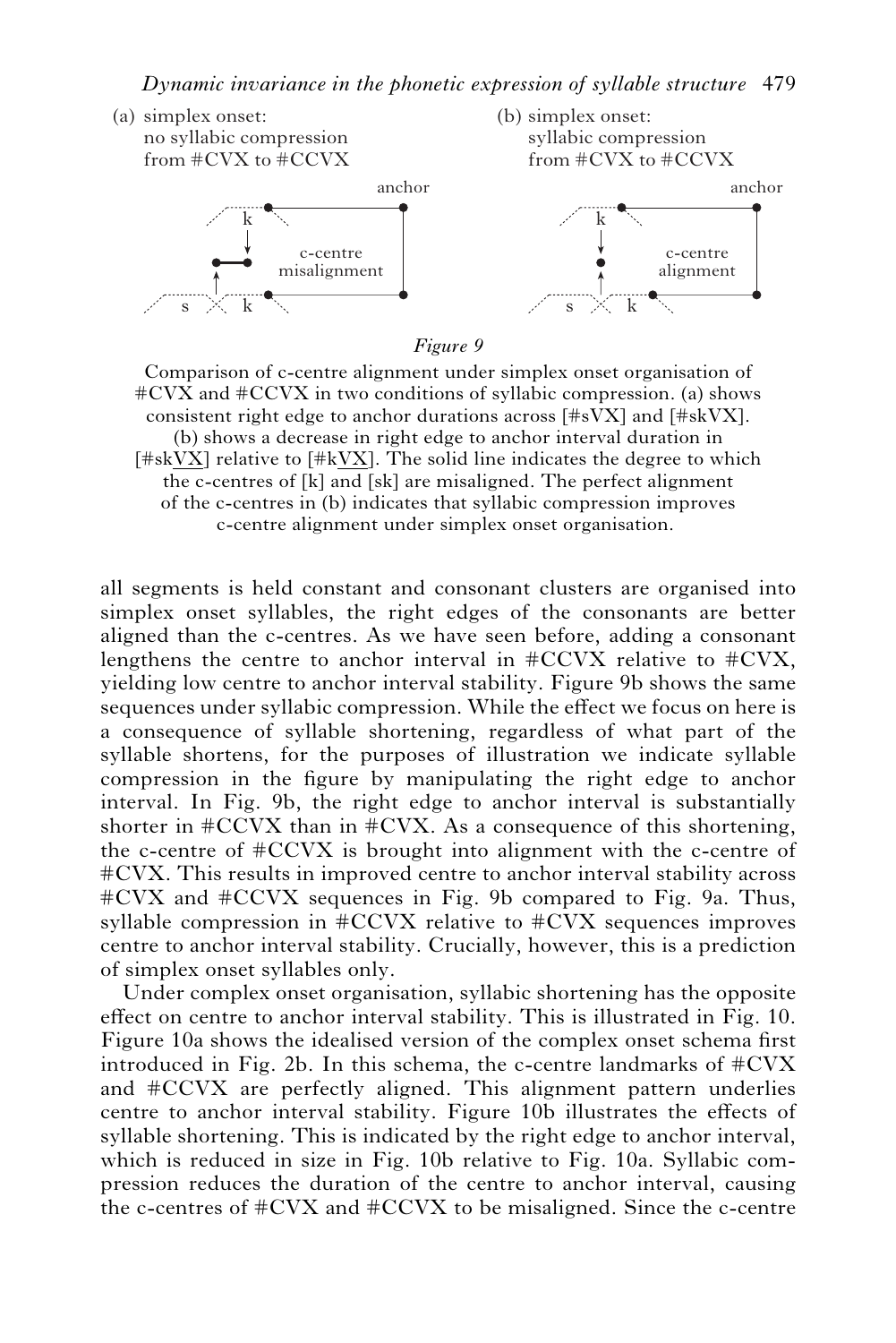(a) complex onset: no syllabic compression from #CVX to #CCVX (a) complex onset: (b)



#### *Figure 10*

Comparison of c-centre alignment under complex onset organisation of #CVX and #CCVX in two conditions of syllabic compression. (a) shows right edge to anchor durations expected of [#sVX] and [#skVX] without syllabic compression. (b) shows a large decrease in right edge to anchor interval duration in [#skVX] relative to [#kVX], due to syllabic compression. The solid line indicates the degree to which the c-centres of [k] and [sk] are misaligned. The alignment of the c-centres in (a) is disrupted in (b), indicating that syllabic compression degrades c-centre alignment under complex onset organisation.

landmark left-delimits the centre to anchor interval, perturbations of the c-centre across #CVX and #CCVX sequences reduce the stability of the centre to anchor interval. We thus see that for complex onset syllables the syllable compression reflected in the shortening of the right edge to anchor interval serves to degrade centre to anchor stability.

To check predictions of syllabic compression on simplex (Fig. 9) and complex (Fig. 10) onset organisations, we again conducted simulations. Word dyads, #CVX and #CCVX forms, were simulated using the same parameter values as before. On each run of the simulation, fifteen instances of #CVX and fifteen instances of #CCVX words were simulated. We ran the simulation fifty times. On each run, the duration of the vowel in #CCVX was systematically decreased. On the first run, it was drawn from the same distribution for both #CVX and #CCVX words. On each subsequent run, the duration of the vowel in #CCVX forms was decreased by 1 ms. Measurements of the simulated data are reported in Fig. 11.

Figure 11 plots a normalised index of centre to anchor interval (in)stability (*y*-axis) against a normalised index of syllabic compression (*x*-axis). As an index of compression, we subtracted the duration of the right edge to anchor interval in #CVX words from the duration of the right edge to anchor interval in corresponding #CCVX words. The right edge to anchor interval is a suitable index of compression, since it delimits the period of open vocal tract, indicative of a vowel, and extends to the postvocalic consonant. Since the differences were normalised (by *z*-scoring), zero indicates the average amount of shortening in the simulation, negative numbers indicate larger degrees of shortening and positive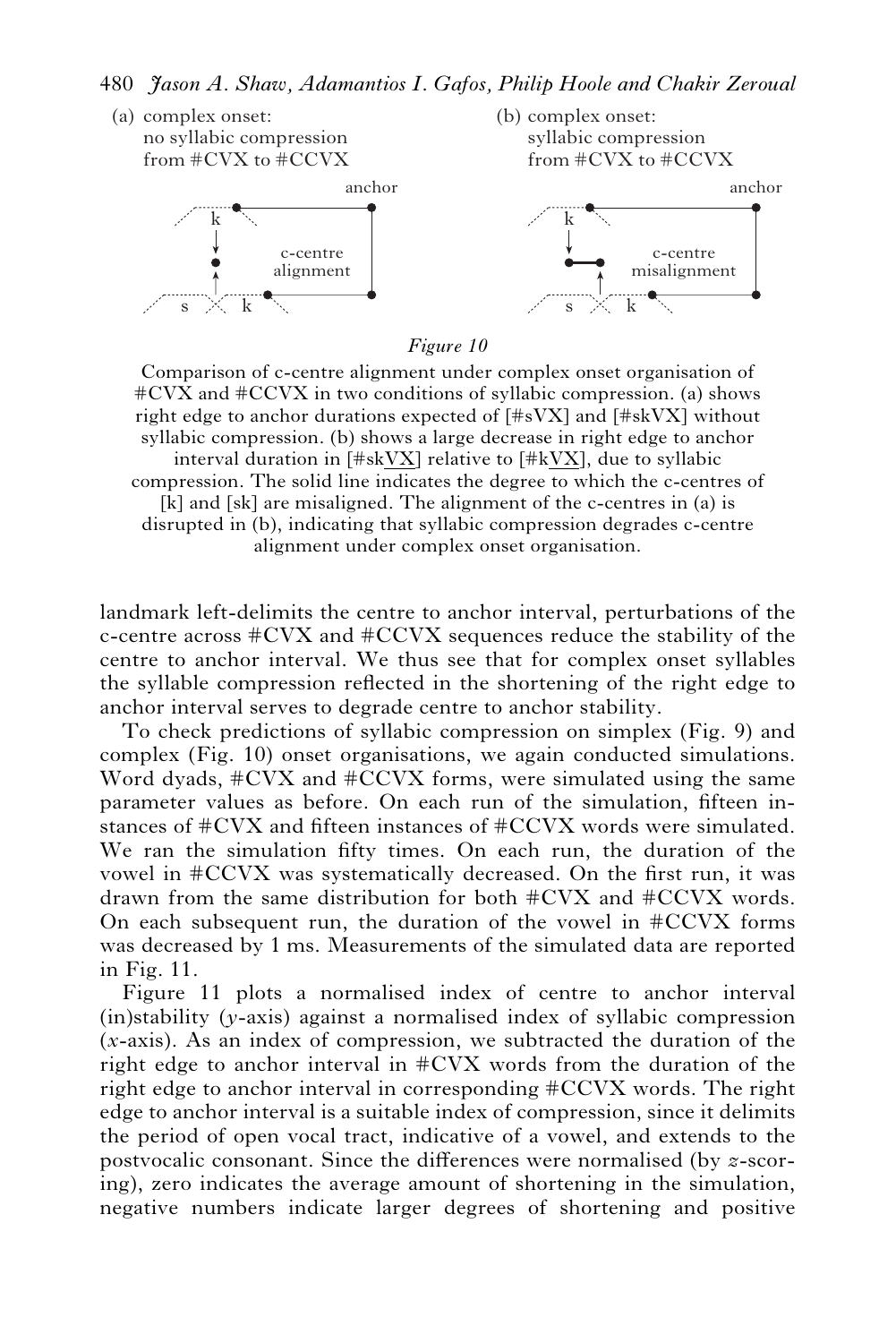

degree of syllabic compression from #CVX to #CCVX

Scatter plot of phonetic parameters in data simulated under simplex and complex onset organisation. The *y*-axis shows an index of centre to anchor stability and the *x*-axis shows an index of syllable compression. The index of centre to anchor stability is the absolute value of the difference in centre to anchor interval duration across dyads; the index of syllable compression is the degree of right edge to anchor interval difference across dyads.

numbers indicate smaller degrees of shortening. To provide an index of centre to anchor stability, we subtracted the duration of the centre to anchor interval in #CVX words from the centre to anchor interval in #CCVX words, and report the absolute value of this difference, which was again normalised by *z*-scoring. On this index, zero indicates the average level of instability across runs of the simulation, positive numbers indicate larger (greater than average) decreases in centre to anchor stability and negative numbers indicate smaller (smaller than average) decreases in centre to anchor stability.

Figure 11 shows that syllable compression has opposite effects on the two syllabic organisations considered. Under simplex onset organisation, centre to anchor stability *improves* with syllable compression. Under complex onset organisation, centre to anchor stability *degrades* with syllable compression. If we focus on those dyads that have the most stable centre to anchor intervals, values near  $-2.0$  on the *y*-axis, we see that they come from both simplex onset organisation (black circles) and complex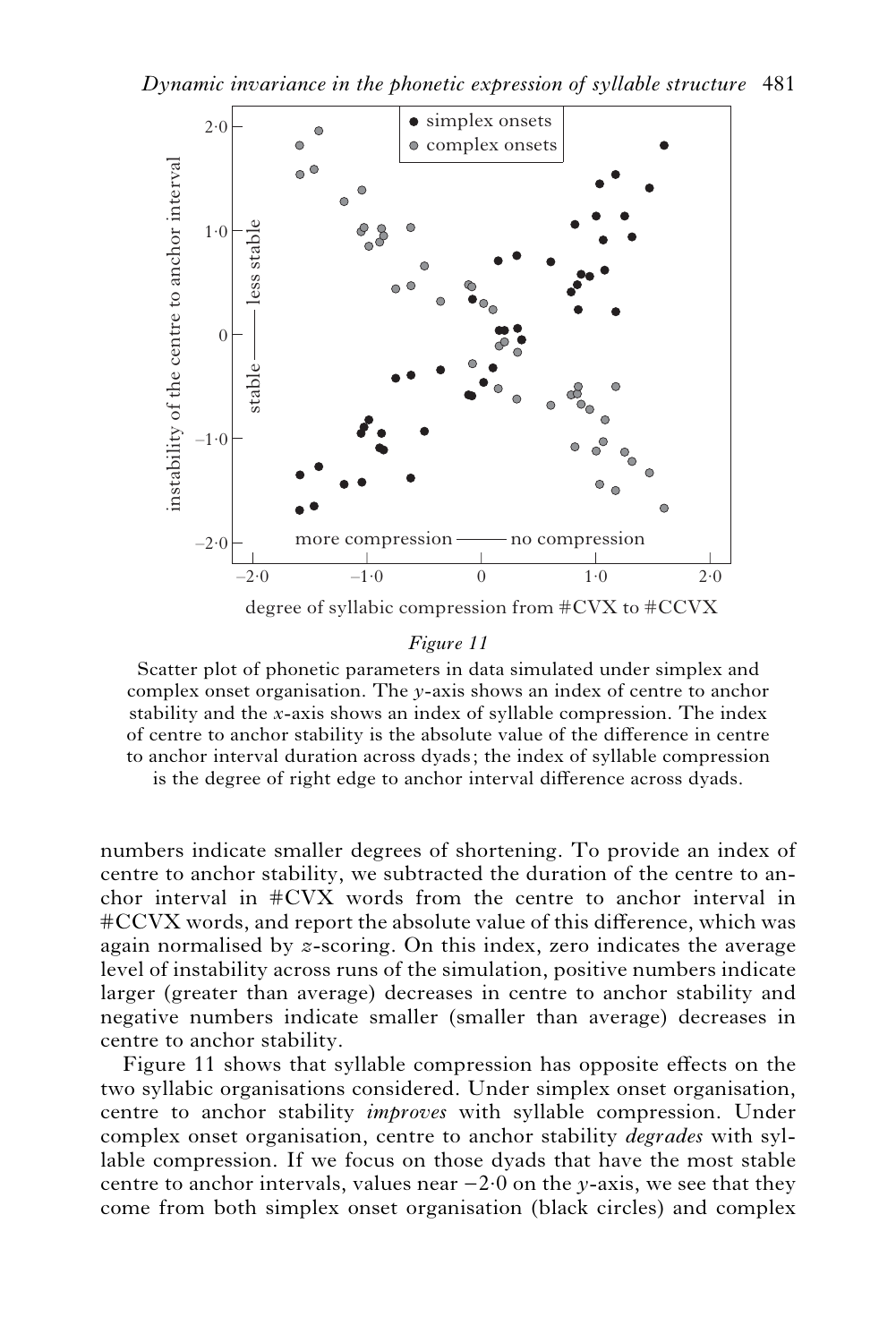onset organisation (grey circles) under different degrees of syllable compression. This confirms the predictions sketched in Figs 9 and 10. 482 *Jason A. Shaw, Adamantios I. Gafos, Philip Hoole and Chakir Zeroual*

The main point illustrated in Figs 7 and 11 is that syllabic compression accompanying the addition of a segment to a string may cause stabilitybased heuristics to break down. When compression applies to syllables with simplex onsets, the result is improved centre to anchor interval stability. When compression applies to syllables with complex onsets, the result is either degraded centre to anchor interval stability (when compression is localised in the rhyme) or no effect (when compression is localised in the syllable onset).

These results are important for two reasons. First, they show that syllable compression can invalidate certain stability-based heuristics for syllable structure. Specifically, centre to anchor stability across #CVX and #CCVX, which has served as a heuristic for complex syllable onsets, can be a consequence of simplex syllable onsets when vowels, or other parts of the syllable, shorten.

The second, more constructive point is that the precise way in which syllable compression affects centre to anchor stability depends on syllabic structure. We have seen that simplex and complex organisations make different predictions about the stability of the centre to anchor interval. For simplex onset syllables, centre to anchor stability improves as syllabic compression increases. For complex onset syllables, there is a different relation between syllabic compression and centre to anchor stability. For complex onset organisation, this relation depends on the locus of compression. Centre to anchor stability is either degraded (Fig. 11) or unaffected (Fig. 7) by compression. Overall, then, the computational simulations tell us that variability in the stability-based indices is not random, but structured, in that each qualitative organisation (simplex, complex) is characterised by a continuum of correlated values among different parameters. Different qualitative organisations (simplex, complex) can be distinguished because they structure variability in different ways.

We now return to our experimental data to verify the predictions from the computational model. For each combination of speaker and  $\text{HCVX}\sim\text{HCCVX}$  dyad in the corpus, Fig. 12 plots for the experimental data the same indices of syllable compression and centre to anchor (in) stability plotted for the simulations. The pattern is indicative of simplex syllable onsets. Compression improves centre to anchor stability, such that greater degrees of right edge to anchor compression, i.e. the 'more compression' range on the *x-*axis, go hand in hand with greater degrees of centre to anchor interval stability. These two variables, right edge to anchor compression and centre to anchor stability, are positively correlated ( $r=0.698$ ), and the correlation is statistically significant ( $p=0.012$ ).

Again, the data which exhibited the 'exceptional' behaviour are not exceptions, but rather direct predictions of simplex onset organisation. The 'exceptional' cases of centre to anchor stability, contributed by productions of /kulha  $\sim$  skulha/ by speaker A, B and C, are circled in Fig. 12.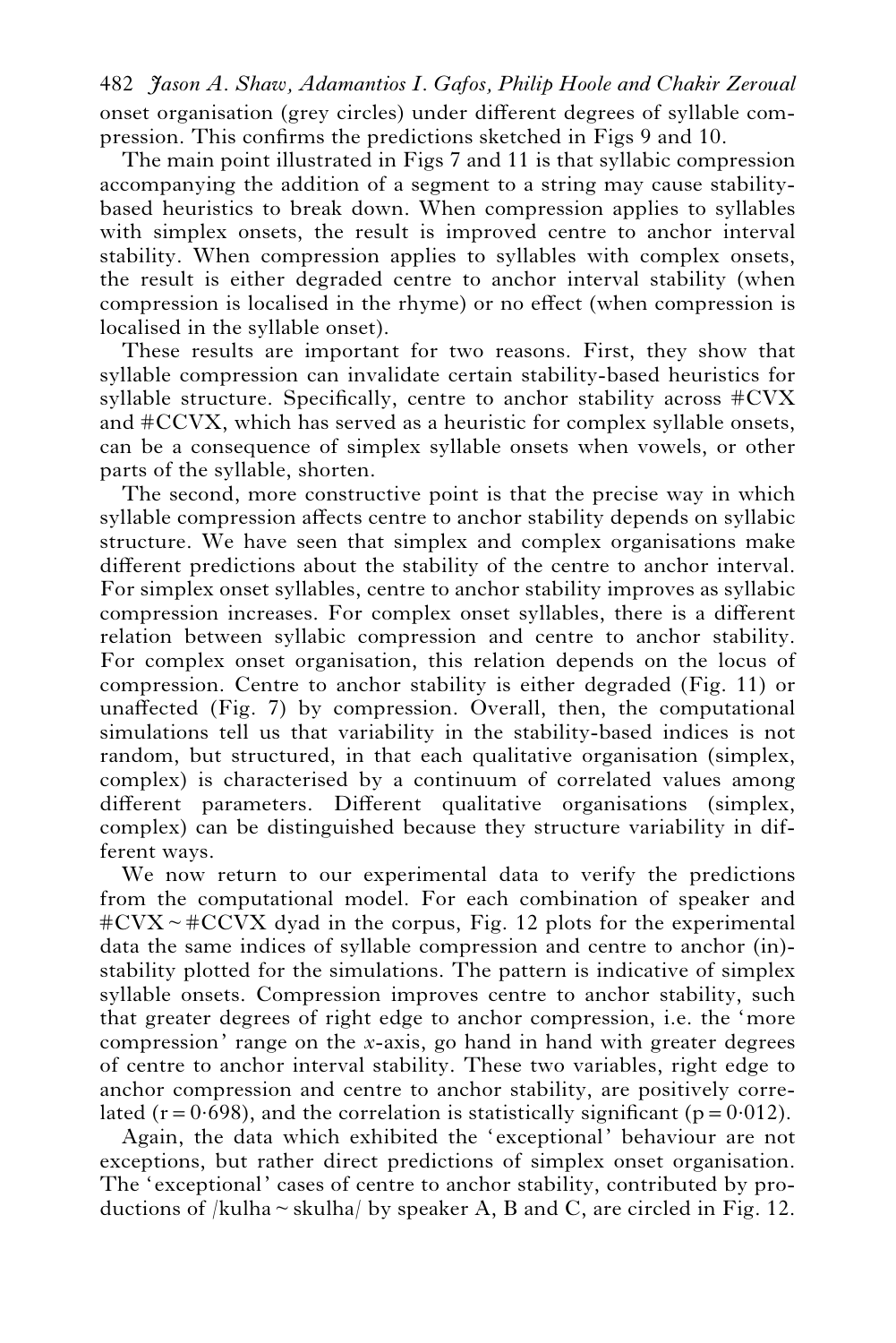

*Figure 12*

Scatter plot of an index of centre to anchor stability (*y*-axis) against an index of syllabic compression (*x*-axis): the index of centre to anchor stability is the normalised difference in centre to anchor interval duration across dyads; the index of syllable compression is the normalised degree of right edge to anchor interval difference across dyads. The dotted circle designates the 'exceptional' data points,  $/kulha \sim skulha/$ , as produced by speakers A, B and C.

The figure shows that this corner of the data is part of a well-behaved pattern. This pattern is a property of simplex syllable onsets and is, crucially, inconsistent with complex syllable onsets. Since the relation between syllable compression and centre to anchor stability exhibited in our corpus is compatible only with simplex onset syllables, the presence of this relation supports this analysis of the data.

We conclude with a note on the relation between our model and our data. Although we have focused in this section on how scaling various parameters influences centre to anchor stability, we could, in principle, study the effect of prosodic variation on any interval. For example, scaling the duration of the prevocalic consonant also makes predictions about changes in right edge to anchor interval stability. As a comparison of Figs 5 and 6 suggests, shortening the underlined consonant in #CCVX relative to #CVX has differential effects on right edge to anchor stability, depending on syllabic parse. Under a complex onset parse, as shown in Fig. 6, right edge to anchor stability improves with consonant shortening, i.e. the right edges of C and CC are more closely aligned in Fig. 6b than in Fig. 6a. Under a simplex onset parse, as shown in Fig. 5, we see a different pattern. Right edge to anchor stability degrades with consonant shortening, i.e. the right edges of C and CC are more closely aligned in Fig. 5a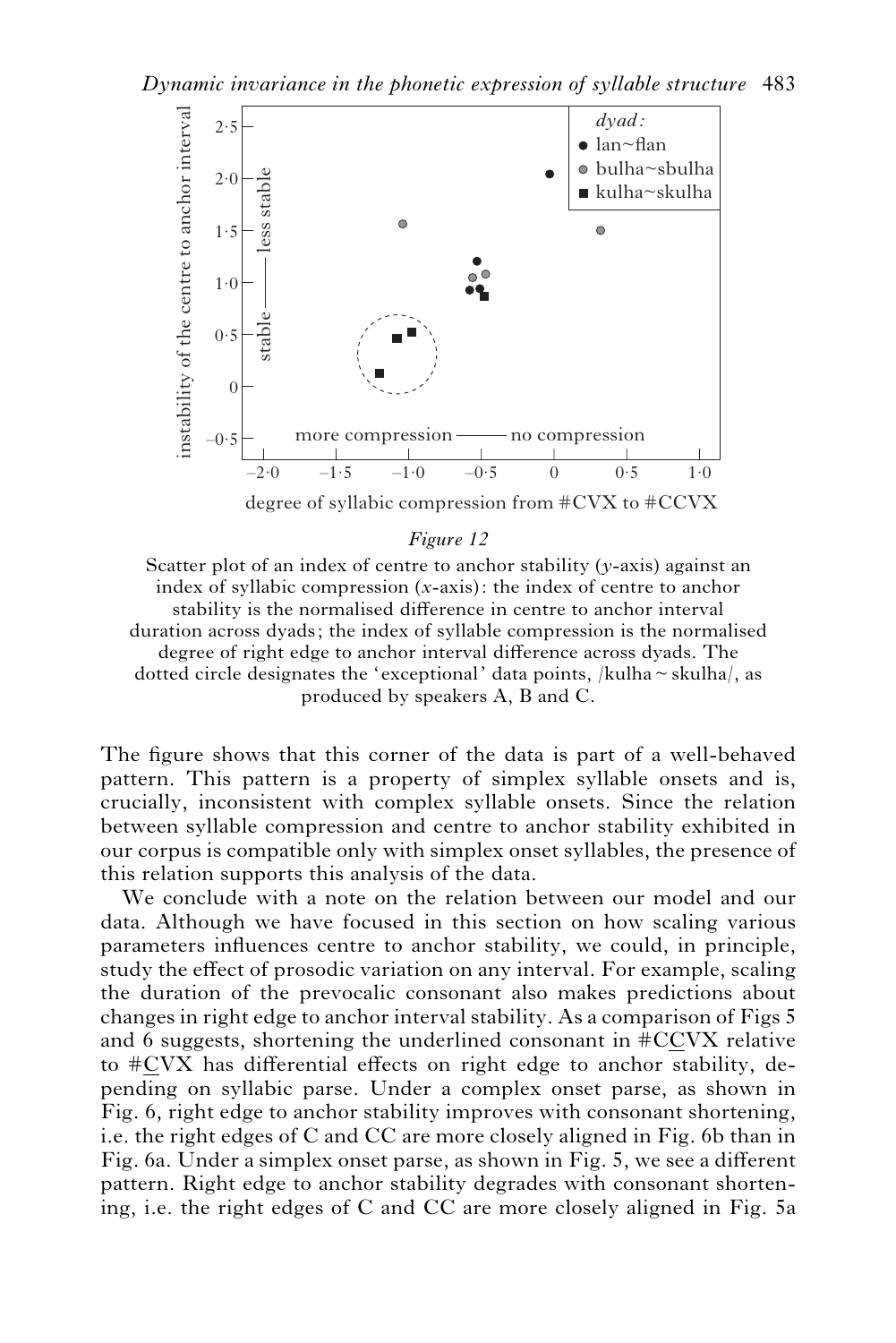than in Fig. 5b. We have verified these patterns through computational simulation. In the absence of other modulations, the pattern of change in the right edge to anchor interval resulting from manipulating consonant duration (in the way described above and schematised in Figs 5 and 6) can indeed distinguish syllable parses. In our data, however, the effect of consonant shortening on right edge to anchor interval stability is cancelled out by syllabic compression, the second prosodic modulation we have observed. This cancelling takes place because, under a simplex onset parse, consonant shortening increases and syllabic compression decreases the right edge to anchor interval. Note that for the centre to anchor interval, both consonant shortening and syllabic compression decrease the centre to anchor interval. By focusing on centre to anchor stability, as we have done in this section, we have chosen an interval that allows us to verify model predictions for consonant shortening and syllabic compression independently. This highlights an important point. There is a distinction between what can be studied with modelling and what can be evaluated in the data. Not all parameter modulations are equally revealing for a given data set. Informative use of the model–data relation requires dual consideration of the particular data set and model predictions. In our case, the structure of the data, segmentally matched  $\text{C}V\text{X} \sim \text{CC}V\text{X} \sim$ CCCVX triads, invites prosodic modulations that, under the hypothesis of simplex onset organisation, bring out revealing patterns of change in the centre to anchor interval. 484 *Jason A. Shaw, Adamantios I. Gafos, Philip Hoole and Chakir Zeroual*

## **4.3 From static to dynamic invariance**

In this section, we consider implications of our results for the relation between phonological organisation and phonetic indices, a fundamental problem in spoken language research. The central point illustrated in the preceding two sections can be described as follows. Any given syllabic organisation prescribes a range of possible stability patterns, which may overlap with the range of stability patterns from a different syllabic organisation. For instance, we have seen that simplex onset organisation is instantiated in our data in terms of right edge to anchor interval stability, as seen in the overwhelming majority of our data in Table I, but also in terms of centre to anchor interval stability, as seen in the data isolated in Table II. From the perspective of the stability-based heuristics for syllable structure, the former stability pattern is considered as the canonical manifestation of simplex onset organisation (Fig. 2a), whereas the latter stability pattern is considered as the canonical manifestation of complex onset organisation (Fig. 2b).

What is the significance of such results for the classical question of how qualitative, phonological organisation is instantiated in the continuous phonetics? We argue that our results require a change of perspective on this question from the view represented in Fig. 2. Figure 2 states that the relation between phonological organisation and phonetic indices is characterised by static invariance. According to the statically invariant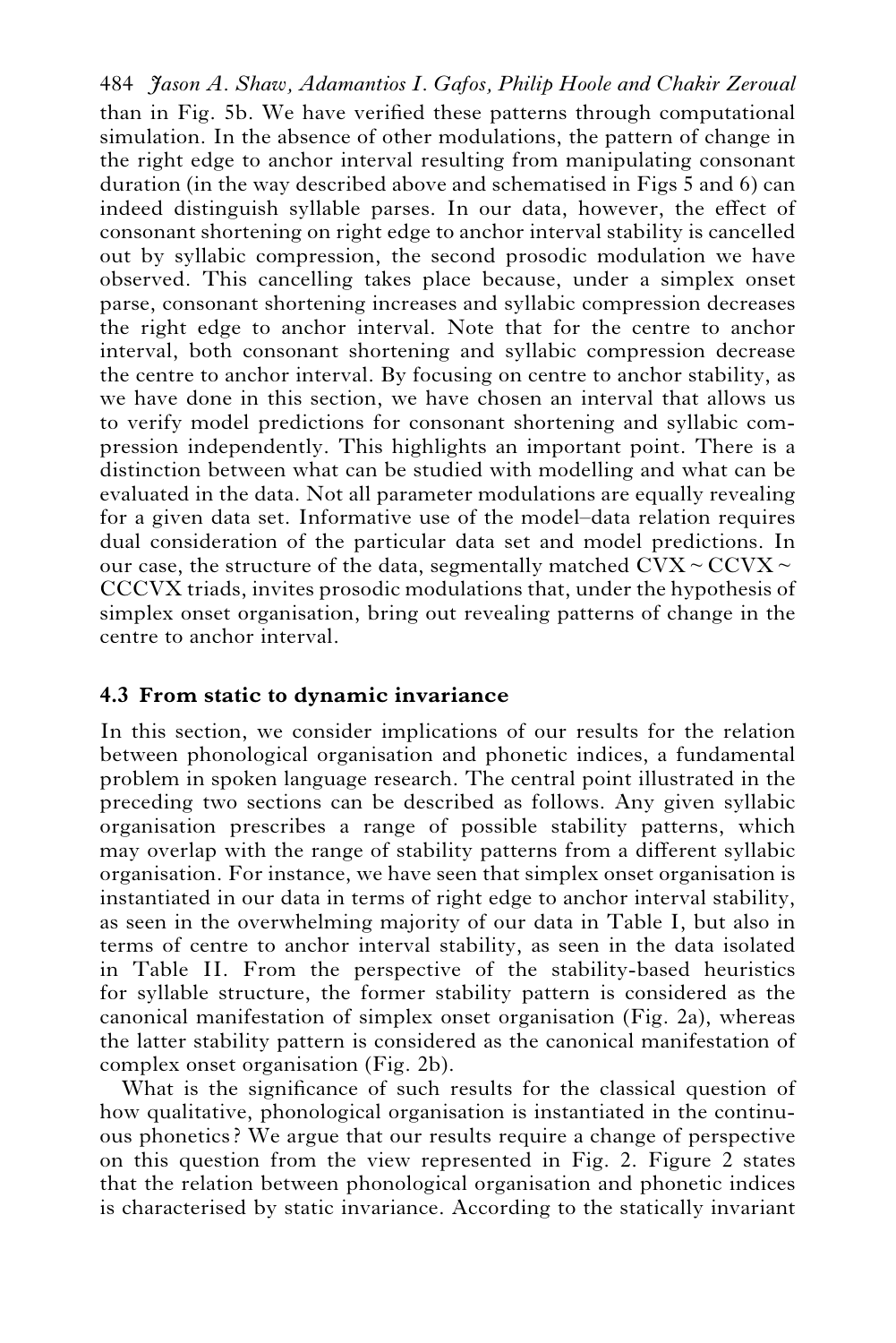view, the phonetic reflexes of different phonological organisations are fixed, as expressed in statements of the kind 'simplex onsets surface with right edge to anchor stability', 'complex onsets surface with centre to anchor interval stability', and so on. This is an attractive view, because it makes strong predictions about the relation between phonology and phonetics.

We contrast the static invariance view with the alternative we put forward here, the dynamic invariance view. According to the latter, the reflexes of phonological organisation need not be invariant. This seems to be a retreat from the search for invariance or from a principled theory of the relation between phonology and phonetics. Simplex onset organisation is manifested as right edge to anchor interval stability in one set of circumstances, but also as centre to anchor interval stability in a different set of circumstances. This, however, does not mean that anything goes in the relation between phonological organisation and phonetic indices. In fact, the dynamic invariance view is stronger than the static invariance view, because it offers predictions also in circumstances where the latter view ceases to be valid. In our data, we have seen that the static view ceases to make predictions when prosodic modulations affect the units (consonants and vowels) depicted in the schemas of Fig. 2, or, if it does make any predictions, these are demonstrably wrong, because, as we have seen, the stability patterns can change. In contrast, the dynamic invariance view continues to make predictions also in these cases.

In the dynamic invariance view, any given phonological organisation makes specific predictions about *the pattern of change* in the phonetic indices as parameters are scaled. Figures 7 and 11 provide concrete examples. Figure 7 instantiates stability predictions (*y-*axis) of simplex and complex onsets as prevocalic consonant plateau duration (*x*-axis) is scaled. The pattern of change shown in this figure is an invariant, because it concerns a specific relation between two parameters. The individual parameters themselves are allowed to change, but their relation remains invariant, owing to the phonological organisation they instantiate. Figure 11 also states a relation between stability predictions (*y*-axis) of simplex and complex onsets as the parameter of syllable compression (*x*-axis) is scaled. As we have seen (Fig. 11), simplex and complex onset organisations make different predictions about the form of the relation between these two parameters. When compression applies to syllables with simplex onsets, the result is improved centre to anchor interval stability. When compression applies to syllables with complex onsets, the result is degraded centre to anchor interval stability.

In short, qualitative phonological organisations impose constraints on the kinematics in the form of reciprocal relations between phonetic parameters. Invariance is to be found in the distinct relations or patterns of change prescribed by the different phonological organisations, rather than in static statements such as ' simplex onsets surface with right edge to anchor stability' or 'complex onsets surface with centre to anchor interval stability'.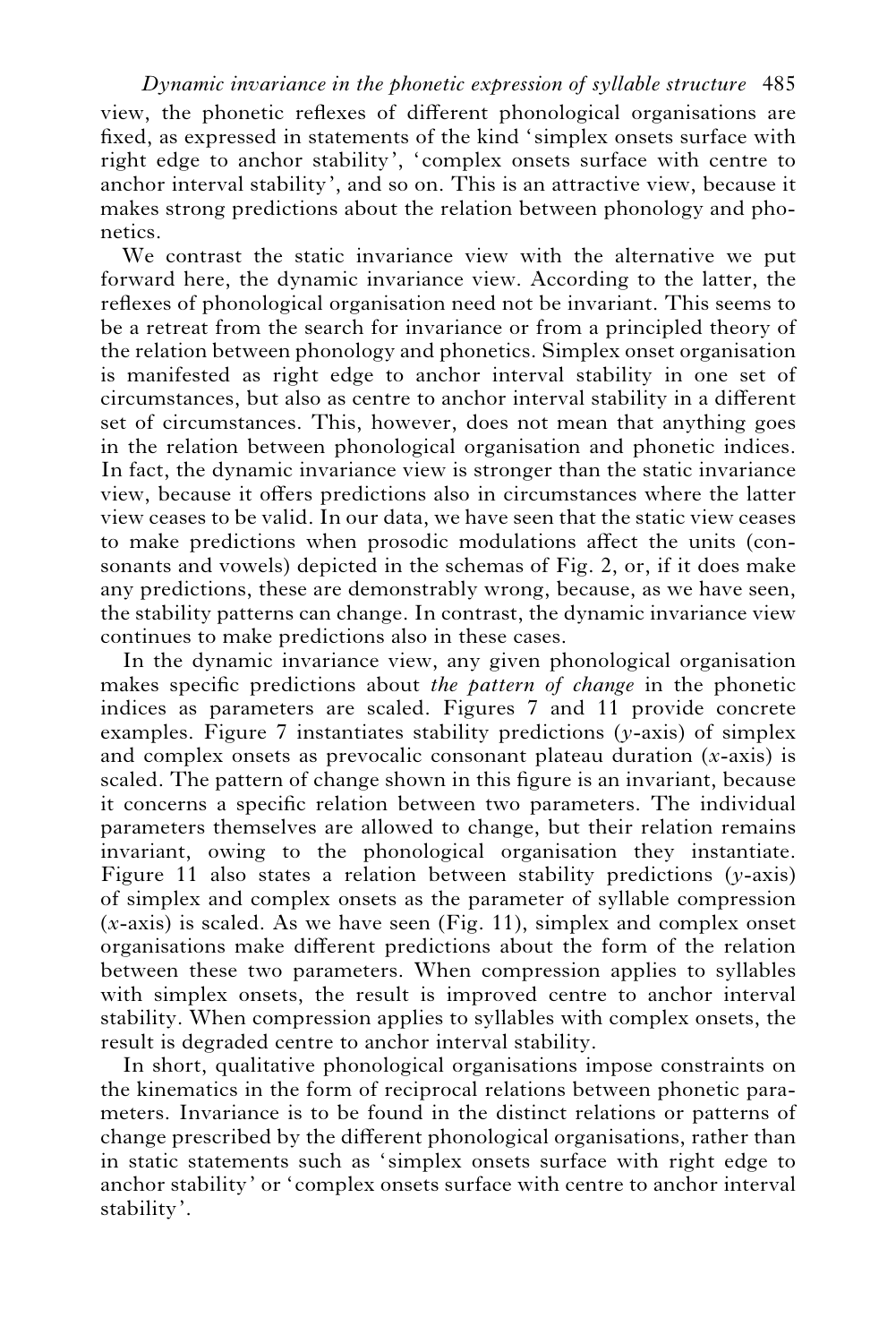## **5 Conclusion**

Analysis of articulatory data on Moroccan Arabic consonant clusters has revealed clear evidence for the claim that this language disallows complex syllable onsets. Beyond this result we have explored how the natural prosodic variation found in the data interacts with phonetic heuristics for syllable structure.

We adopted at first the static invariance view, whereby fixed phonetic criteria are used to assess phonological structure. In past work, right edge to anchor stability has been used as a phonetic characteristic of syllables with simplex onsets, and centre to anchor stability has been used as a characteristic of syllables with complex onsets. These stability patterns reflect the predictions of canonical or simplified temporal organisations, under the assumption that Cs and Vs maintain constant duration across #CVX, #CCVX and #CCCVX sequences. In our data, these predictions were largely upheld. The same overall stability pattern (right edge to anchor interval more stable than centre to anchor interval) emerged across speakers and across triads with different segmental content constituting both rising sonority profiles, e.g.  $/$ lan  $\sim$  flan  $\sim$  kflan $/$ , and falling profiles, e.g. /kulha~skulha~mskulha/.

Through computational simulations, however, we demonstrated that the static invariance view can break down when the assumption of constant C and V durations is not met. Adding consonants to the word, i.e. adding /s/ to /#kulha/ to form /#skulha/, had the effect of compressing segment durations to varying degrees. This compression was reflected in a decrease in the right edge to anchor interval from #CVX to #CCVX, which was found for eleven out of twelve combinations of speaker and dyad, and a decrease in the duration of the prevocalic consonant in #CCVX relative to #CVX, which was found for nine out of twelve combinations. Where these compression effects were strongest, in the  $/kulha \sim$ skulha/ dyad produced by speakers A, B and C, the centre to anchor interval was more stable than the right edge to anchor interval. Thus, whereas in the majority of the data we found clear support for simplex onset organisation, in this data subset we saw a stability pattern that, from the static invariance perspective, is associated with complex onset organisation. This case illustrated, in line with model predictions, how natural prosodic variation can lead to a breakdown of phonetic heuristics. The identification of such conditions is key to improving our understanding of the relation between phonological organisation and the inherently variable and continuous phonetic signal.

We have put forward a new perspective on how phonological organisation is instantiated in continuous phonetics, the dynamic invariance view, and we have shown how this view enables one to reliably diagnose phonological organisation from variable phonetic data. Dynamic invariance, the persistence of reciprocal relations between phonetic parameters across variation in those parameters, makes it possible to provide a unified phonological account of the data. Where static heuristics break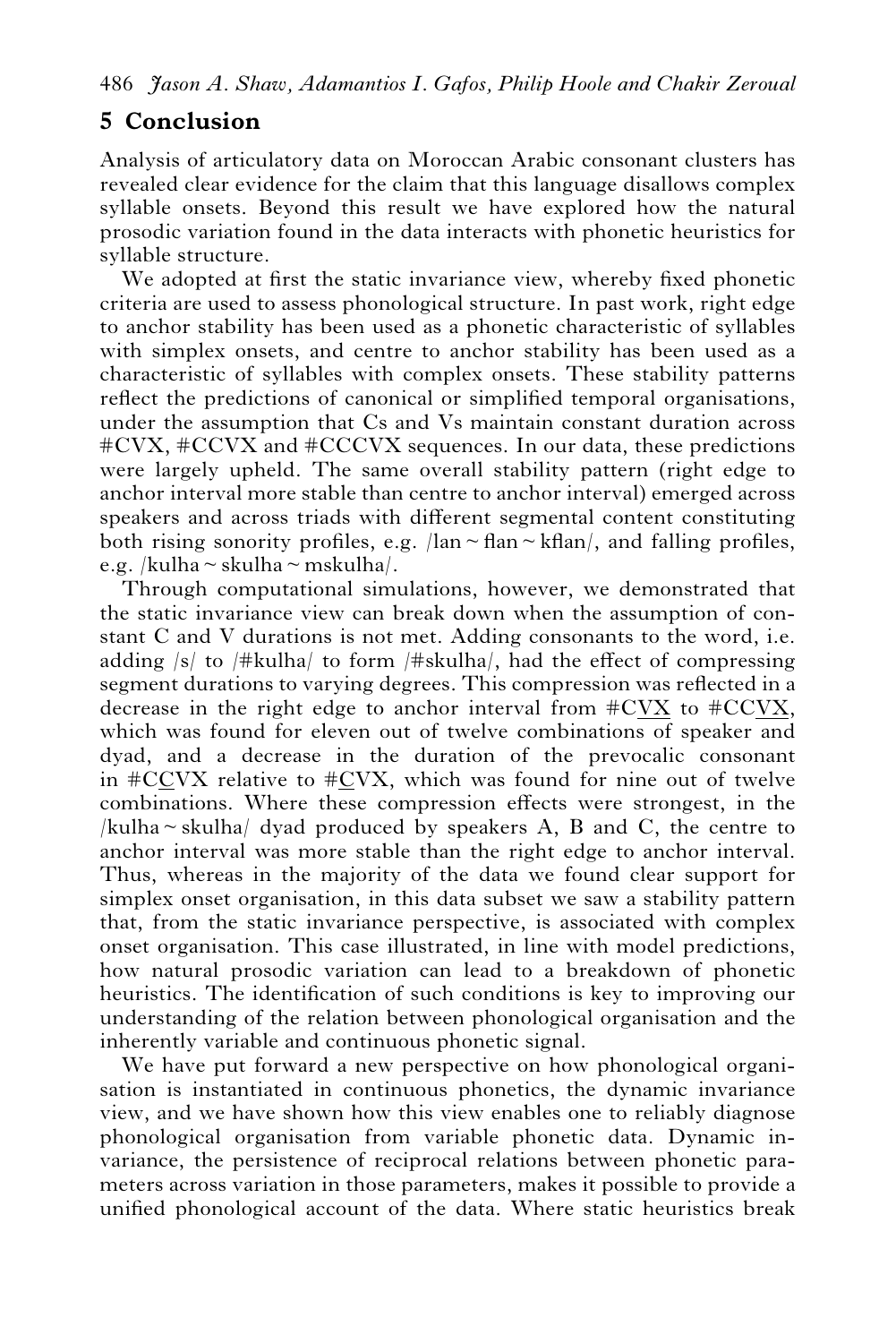down, relations persist between phonetic parameters that distinguish simplex onset organisation from complex onset organisation. We have argued this point analytically, demonstrated it computationally and verified it in the experimental data.

In this perspective, the natural prosodic variability in our experimental data becomes crucial in elucidating the relation between phonological organisation and phonetic indices. It is only when we understand the effects of this variability that we can reliably infer phonological organisation from phonetic data.

#### REFERENCES

- Allen, J. Sean, Joanne L. Miller & David DeSteno (2003). Individual talker differences in voice-onset-time. *JASA* **113**. 544–552.
- Bombien, Lasse, Christine Mooshammer, Philip Hoole & Barbara Kühnert (2010). Prosodic and segmental effects on EPG contact patterns of word-initial German clusters. *JPh* **38**. 388–403.
- Boucher, Victor J. (1988). A parameter of syllabification for *VstopV* and relativetiming invariance. *JPh* **16**. 299–326.
- Boudlal, Abdulaziz (2001). *Constraint interaction in the phonology and morphology of Casablanca Moroccan Arabic*. PhD dissertation, Mohammed V University, Rabat.
- Broselow, Ellen (1992). Parametric variation in Arabic dialect phonology. In Ellen Broselow, Mushira Eid & John McCarthy (eds.) *Perspectives on Arabic linguistics IV*. Amsterdam & Philadelphia: Benjamins. 7–45.
- Broselow, Ellen, Su-I Chen & Marie Huffman (1997). Syllable weight: convergence of phonology and phonetics. *Phonology* **14**. 47–82.
- Browman, Catherine P. & Louis Goldstein (1988). Some notes on syllable structure in articulatory phonology. *Phonetica* **45**. 140–155.
- Byrd, Dani (1995). C-centers revisited. *Phonetica* **52**. 285–306.
- Byrd, Dani (1996). Influences on articulatory timing in consonant sequences. *JPh* **24**. 209–244.
- Byrd, Dani & Susie Choi (2010). At the juncture of prosody, phonology, and phonetics – the interaction of phrasal and syllable structure in shaping the timing of consonant gestures. In Fougeron *et al*. (2010). 31–59.
- Byrd, Dani, Sungbok Lee, Daylen Riggs & Jason Adams (2005). Interacting effects of syllable and phrase position on consonant articulation. *JASA* **118**. 3860–3873.
- Byrd, Dani & Elliot Saltzman (2003). The elastic phrase: modeling the dynamics of boundary-adjacent lengthening. *JPh* **31**. 149–180.
- Byrd, Dani, Stephen Tobin, Erik Bresch & Shrikanth Narayanan (2009). Timing effects of syllable structure and stress on nasals: a real-time MRI examination. *JPh* **37**. 97–110.
- Chitoran, Ioana, Louis Goldstein & Dani Byrd (2002). Gestural overlap and recoverability: articulatory evidence from Georgian. In Carlos Gussenhoven & Natasha Warner (eds.) *Laboratory phonology 7*. Berlin & New York: Mouton de Gruyter. 419–447.
- Davis, Stuart (1990). Italian onset structure and the distribution of *il* and *lo*. *Linguistics* **28**. 43–55.
- De Jong, Kenneth J., Byung-jin Lim & Kyoko Nagao (2004). The perception of syllable affiliation of singleton stops in repetitive speech. *Language and Speech* **47**. 241–266.
- Dell, François & Mohamed Elmedlaoui (2002). *Syllables in Tashlhiyt Berber and in Moroccan Arabic*. Dordrecht: Kluwer.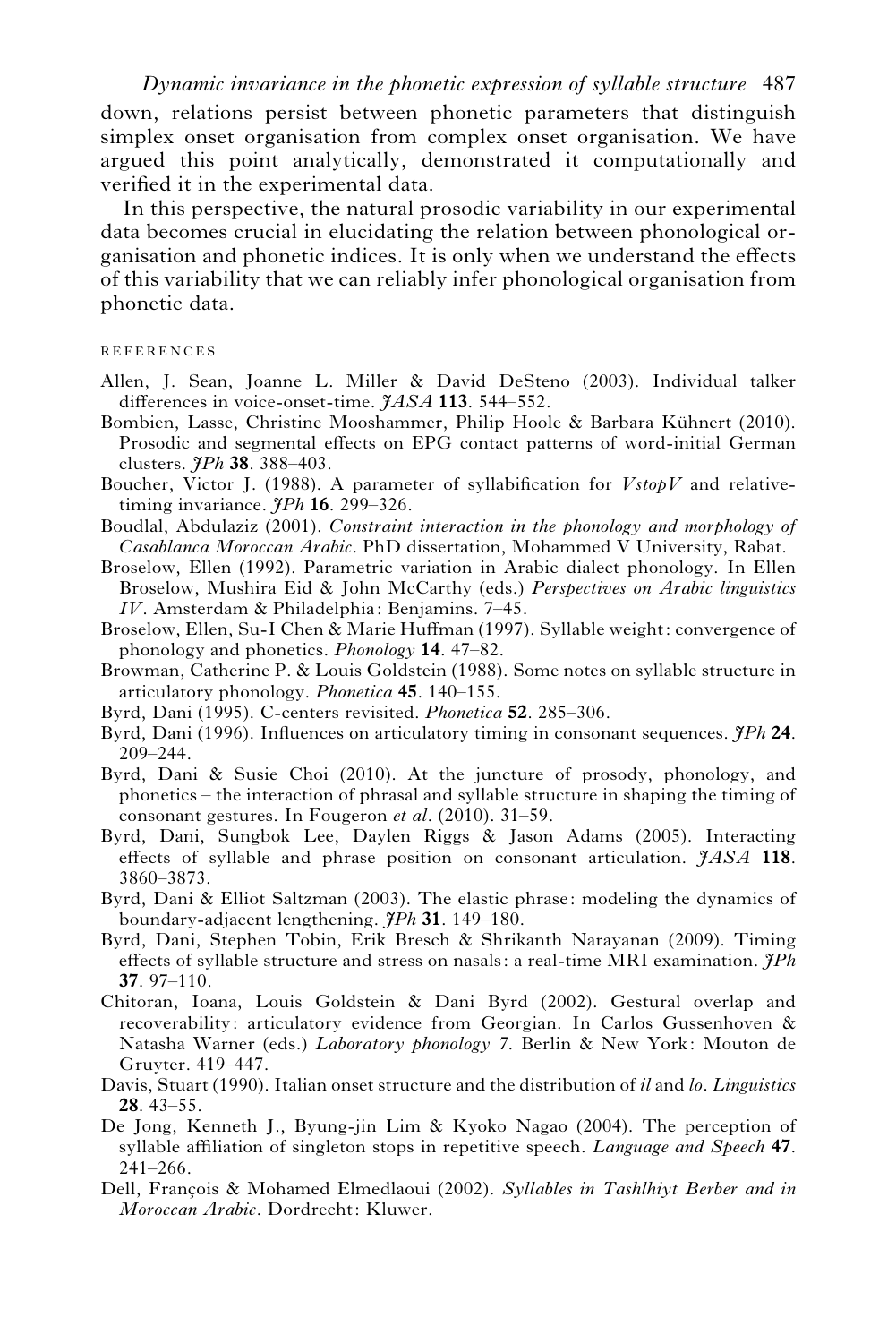- 488 *Jason A. Shaw, Adamantios I. Gafos, Philip Hoole and Chakir Zeroual*
- Fougeron, Cécile & Patricia A. Keating (1997). Articulatory strengthening at edges of prosodic domains. *JASA* **101**. 3728–3740.
- Fougeron, Cécile, Barbara Kühnert, Mariapaola D'Imperio & Nathalie Vallée (eds.) (2010). *Laboratory phonology 10*. Berlin & New York: De Gruyter Mouton.
- Fudge, Erik (1969). Syllables. *JL* **5**. 253–286.
- Gafos, Adamantios I. (2002). A grammar of gestural coordination. *NLLT* **20**. 269–337.
- Gafos, Adamantios I., Philip Hoole, Kevin Roon & Chakir Zeroual (2010). Variation in overlap and phonological grammar in Moroccan Arabic clusters. In Fougeron *et al*. (2010). 657–698.
- Gick, Bryan, Fiona Campbell, Sunyoung Oh & Linda Tamburri-Watt (2006). Toward universals in the gestural organization of syllables: a cross-linguistic study of liquids. *JPh* **34**. 49–72.
- Goldstein, Louis, Ioana Chitoran & Elizabeth Selkirk (2007). Syllable structure as coupled oscillator modes: evidence from Georgian *vs*. Tashlhiyt Berber. In Jürgen Trouvain & William J. Barry (eds.) *Proceedings of the 16th International Congress of Phonetic Sciences*. Saarbrücken: Saarland University. 241–244.
- Goldstein, Louis, Hosung Nam, Elliot Saltzman & Ioana Chitoran (2009). Coupled oscillator planning model of speech timing and syllable structure. In G. Fant, H. Fujisaki & J. Shen (eds.) *Frontiers in phonetics and speech science : Festschrift for Wu Zongji*. Beijing: Commercial Press. 239–249.
- Gordon, Matthew (2002). A phonetically driven account of syllable weight. *Lg* **78**. 51–80.
- Haggard, Mark (1973). Abbreviations of consonants in English pre- and post-vocalic clusters. *JPh* **1**. 9–24.
- Hardcastle, W. J. & Peter J. Roach (1979). An instrumental investigation of coarticulation in stop consonant sequences. In Harry Hollien & Patricia Hollien (eds.) *Current issues in the phonetic sciences*. Amsterdam: Benjamins. 531–540.
- Hermes, Anne, Martine Grice, Doris Mücke & Henrik Niemann (in press). Articulatory coordination and the syllabification of word initial consonant clusters in Italian. In Philip Hoole, Lasse Bombien, Marianne Pouplier, Christine Mooshammer & Barbara Kühnert (eds.) Consonant clusters and structural com*plexity*. Berlin & New York: Mouton de Gruyter.
- Hermes, Anne, Rachid Ridouane, Doris Mücke & Martine Grice (2011). Kinematics of syllable structure in Tashlhiyt Berber: the case of vocalic and consonantal nuclei. *Proceedings of the 9th International Seminar on Speech Production, Montreal*. 401–408.
- Honorof, Douglas & Catherine P. Browman (1995). The centre or edge: how are consonant clusters organised with respect to the vowel ? In Kjell Elenius & Peter Branderud (eds.) *Proceedings of the 13th International Congress of the Phonetic Sciences*. Vol. 4. Stockholm: KTH & Stockholm University. 552–555.
- Hoole, Philip, Susanne Fuchs & Klaus Dahlmeier (2003). Interarticulator timing in initial consonant clusters. In Sallyanne Palethorpe & Marija Tabain (eds.) *Proceedings of the 6th International Seminar on Speech Production*. Sydney: Macquarie University. 101–106.
- Hoole, Philip & Andreas Zierdt (2010). Five-dimensional articulography. In Ben Maassen & Pascal van Lieshout (eds.) *Speech motor control : new developments in basic and applied research*. Oxford: Oxford University Press. 331–349.
- Hoole, Philip, Andreas Zierdt & Christian Geng (2003). Beyond 2D in articulatory data acquisition and analysis. In M. J. Solé, D. Recasens  $\&$  J. Romero (eds.) *Proceedings of the 15th International Congress of Phonetic Sciences*. Barcelona: Causal Productions. 265–268.
- Kahn, Daniel (1976). *Syllable-based generalizations in English phonology*. PhD dissertation, MIT. Published 1980, New York: Garland.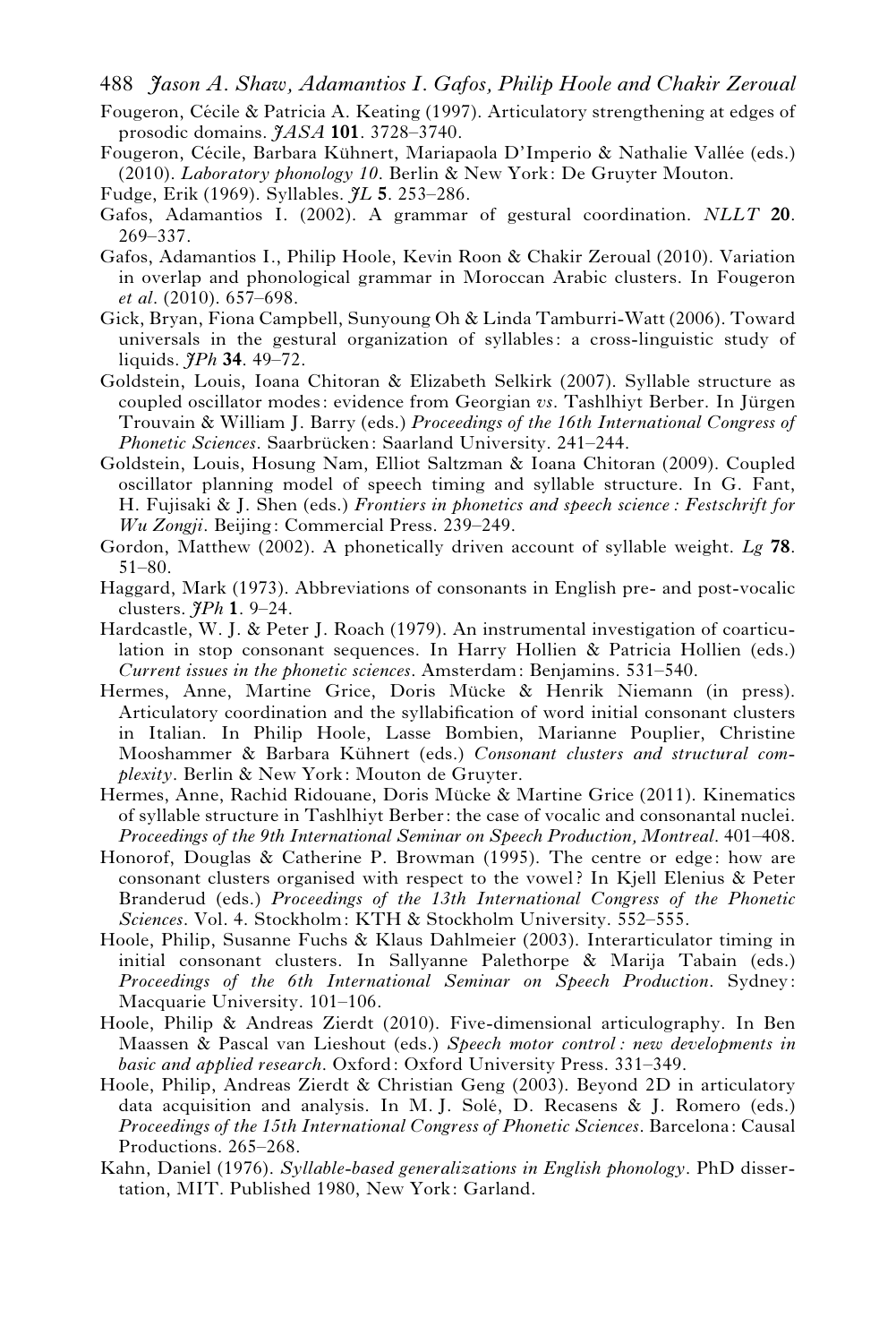- Kim, Heejin & Jennifer Cole (2005). The stress foot as a unit of planned timing: evidence from shortening in the prosodic phrase. *Interspeech 2005: Proceedings of the 9th European Conference on Speech Communication and Technology, Lisbon*. 2365–2368.
- Kiparsky, Paul (2003). Syllables and moras in Arabic. In Caroline Féry  $\&$  Ruben van de Vijver (eds.) *The syllable in Optimality Theory*. Cambridge: Cambridge University Press. 147–182.
- Klatt, Dennis H. (1973). Interaction between two factors that influence vowel duration. *JASA* **54**. 1102–1104.
- Klatt, Dennis H. (1976). Linguistic uses of segmental duration in English: acoustic and perceptual evidence. *JASA* **59**. 1208–1221.
- Krakow, Rena A. (1989). The articulatory organization of syllables: a kinematic analysis of labial and velic gestures. PhD dissertation, Yale University.
- Krakow, Rena A. (1999). Physiological organization of syllables: a review. *JPh* **27**. 23–54.
- Kühnert, Barbara, Philip Hoole & Christine Mooshammer (2006). Gestural overlap and C-center in selected French consonant clusters. *Proceedings of the 7th International Seminar on Speech Production, Ubatuba, Brazil*. 327–334.
- Lehiste, Ilse (1972). The timing of utterances and linguistic boundaries. *JASA* **51**. 2018–2024.
- Marin, Stefania & Marianne Pouplier (2010). Temporal organization of complex onsets and codas in American English: testing the predictions of a gesture coupling model. *Motor Control* **14**. 380–407.
- Nam, Hosung (2007). Syllable-level intergestural timing model: split-gesture dynamics focusing on positional asymmetry and moraic structure. In Jennifer Cole & Jose´ Ignacio Hualde (eds.) *Laboratory phonology 9*. Berlin & New York: Mouton de Gruyter. 483–506.
- Nittrouer, Susan, Kevin G. Munhall, J. A. Scott Kelso, Betty Tuller & Katherine S. Harris (1988). Patterns of interarticulator phasing and their relation to linguistic structure. *JASA* **84**. 1653–1661.
- Perkell, Joseph S., Marc H. Cohen, Mario A. Svirsky, Melanie L. Matthies, Iñaki Garabieta & Michael T. T. Jackson (1992). Electromagnetic midsagittal articulometer systems for transducing speech articulatory movements. *JASA* **92**. 3078–3096.
- Redford, Melissa A. (2008). Production constraints on learning novel onset phonotactics. *Cognition* **107**. 785–816.
- Redford, Melissa A. & Patrick Randall (2005). The role of juncture cues and phonological knowledge in English syllabification judgments. *JPh* **33**. 27–46.
- Repp, Bruno H. (1982). Phonetic trading relations and context effects: new experimental evidence for a speech mode of perception. *Psychological Bulletin* **92**. 81–110.
- Schöner, Gregor (2002). Timing, clocks, and dynamical systems. *Brain and Cognition* **48**. 31–51.
- Selkirk, Elisabeth (1982). The syllable. In Harry van der Hulst & Norval Smith (eds.) *The structure of phonological representations*. Part 2. Dordrecht: Foris. 337–383.
- Shaw, Jason A., Adamantios I. Gafos, Philip Hoole & Chakir Zeroual (2009). Syllabification in Moroccan Arabic: evidence from patterns of temporal stability in articulation. *Phonology* **26**. 187–215.
- Smith, Bruce L. (2002). Effects of speaking rate on temporal patterns of English. *Phonetica* **59**. 232–244.
- Sproat, Richard & Osamu Fujimura (1993). Allophonic variation in English /l/ and its implications for phonetic implementation. *JPh* **21**. 291–311.
- Strangert, Eva (1985). *Swedish speech rhythm in a cross-language perspective*. Stockholm: Almqvist & Wiksell.
- Surprenant, Aimée M. & Louis Goldstein (1998). The perception of speech gestures. *JASA* **104**. 518–529.